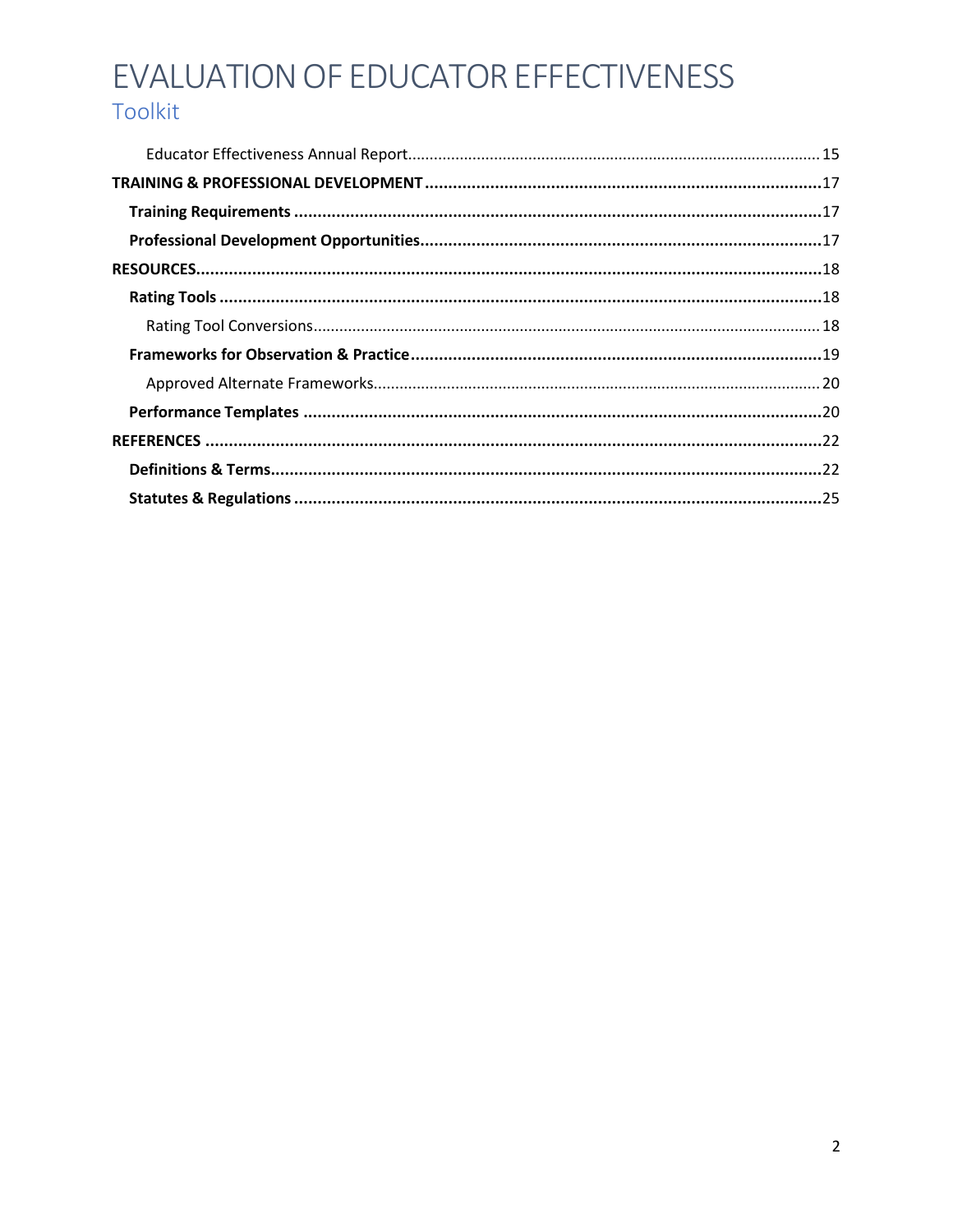# <span id="page-2-0"></span>INTRODUCTION

The Toolkit for the Evaluation of Educator Effectiveness was designed to provide guidance on the revised rating system for professional employees and temporary professional employees pursuant t[o Pa. Act 13 of 2020](https://www.legis.state.pa.us/cfdocs/legis/li/uconsCheck.cfm?yr=2020&sessInd=0&act=13) (Act 13). This kit also includes the following [tools](https://www.pdesas.org/Frameworks/TeacherFrameworks/TeacherEffectiveness/) to assist administrators during evaluation:

- **Frameworks for observation and approved models of professional practice**
- Templates to facilitate the evaluation of performance measures
- Excel files to apply measures and weighting and to produce final rating forms
- **Training resources and opportunities for aligned professional development**

Local Education Agencies (LEAs) subject to the legislative requirements should consult with their solicitors to ensure a thorough understanding of Act 13 and a successful implementation of either the rating system delineated in [Title 22 Chapter 19](https://www.pacodeandbulletin.gov/Display/pabull?file=/secure/pabulletin/data/vol51/51-13/467.html) of the Pennsylvania Code or a[n alternative rating system](https://www.education.pa.gov/Teachers%20-%20Administrators/Educator%20Effectiveness/Pages/AlternateSystem.aspx) approved by the Pennsylvania Department of Education (PDE) as meeting or exceeding commonwealth measures.

## <span id="page-2-1"></span>Educator Effectiveness

Act 13 was signed into law by Governor Tom Wolf on March 27, 2020, revising the Educator Effectiveness system established under Pa. Act 82 of 2012 (Act 82) for the evaluation of professional employees and temporary professional employees in PreK-12 education.

Noteworthy changes are:

- **Increased emphasis on observation and practice**
- Streamlined building level data, with a 'challenge multiplier' to account for student poverty
- Expanded flexibility in measuring student performance
- **Expanded flexibility in measuring principal performance**

## <span id="page-2-2"></span>Entities Subject to Requirements

Effective July 1, 2021, evaluations of professional employees and temporary professional employees serving as classroom teachers, principals, and non-teaching professionals in commonwealth **school districts**, **area career technology and technical centers**, and **intermediate units** must adhere to the revised rating system for Educator Effectiveness (EE).

Charter schools are not subject to the Educator Effectiveness requirements under Act 13; however, charter schools may find it useful to incorporate EE measures into their evaluation systems to comply with federal mandate, which requires reporting on the numbers of classroom teachers deemed to be Effective or Ineffective using select EE measures or comparable indicators.

## <span id="page-2-3"></span>Employees Subject to Requirements

Pursuant to Act 13, there are three types of employees evaluated for Educator Effectiveness.

- **Classroom Teachers**, defined as:
	- professional employees or temporary professional employees who provide direct instruction to students related to a specific subject or grade level.
- **Principals**, defined as:
	- building principals, assistant principals, vice principals, directors of career and technical education, or supervisors of special education<sup>1</sup>.
- **Non-Teaching Professionals** (NTPs), defined as:
	- educational specialists (including counselors, dental hygienists, home school visitors, instructional technology specialists, nurses, psychologists, social workers, speech and language pathologists), or

<span id="page-2-4"></span><sup>1</sup> Evaluated as an NTP Supervisor under Act 82, a Supervisor of Special Education is evaluated as a Principal under Act 13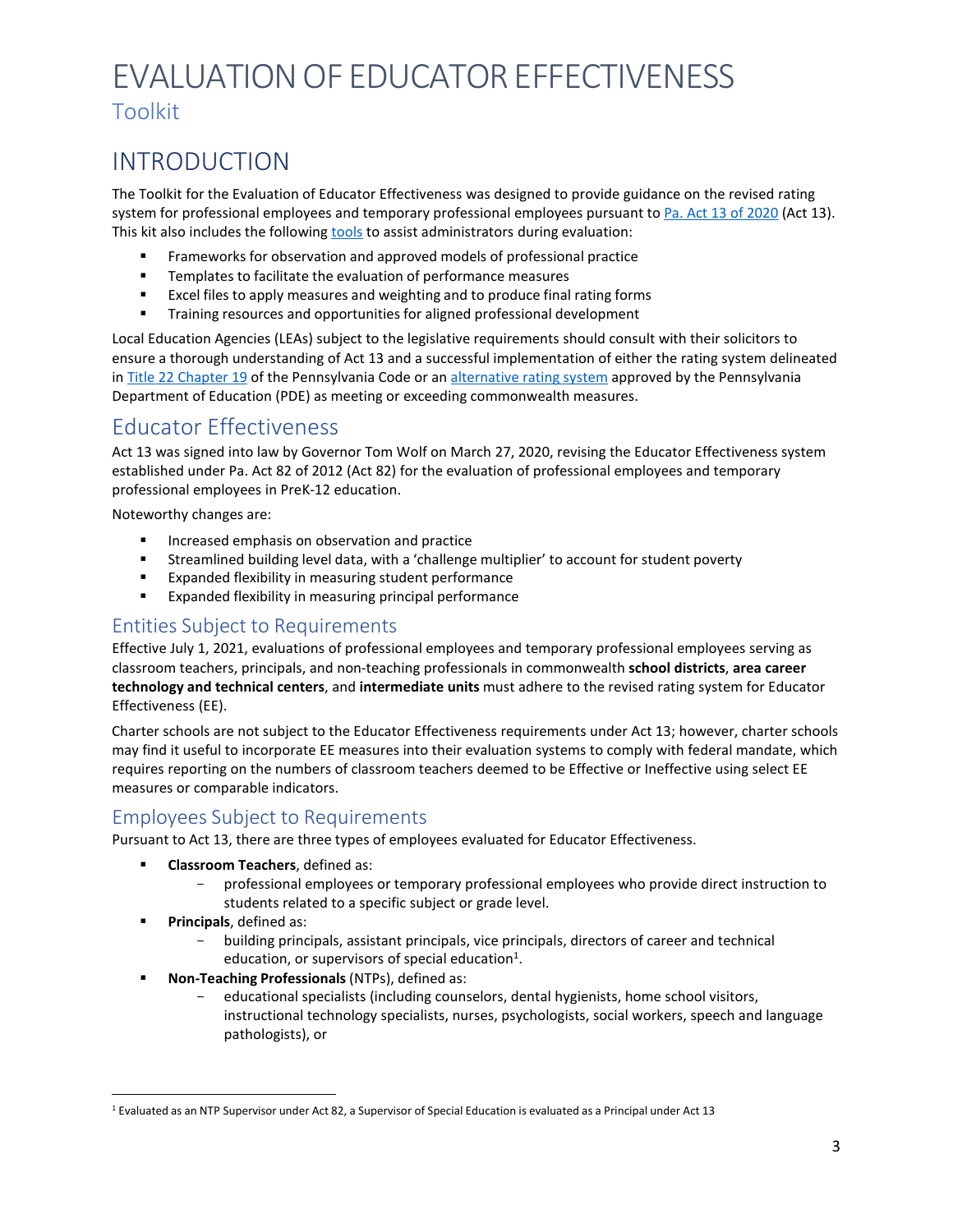- other professional employees or temporary professional employees who provide services and who are not classroom teachers (e.g., instructional coaches, supervisors of curriculum and instruction).

Where a professional employee or temporary professional employee provides direct instruction *in addition* to other services*,* the LEA is encouraged to consult with the employee to determine whether to evaluate the employee as a classroom teacher or as a non-teaching professional based on the employee's primary role and responsibilities.

Similarly, LEAs are encouraged to consult with their employees as well as their solicitors when determining how to evaluate staff whose positions are not directly correlated to their areas of certification (e.g., employees holding administrative certificates which allow them to serve as principals but who are utilized as supervisors or in other locally titled positions) or whether to evaluate staff who are licensed but not certificated (e.g., behavior analysts).

#### <span id="page-3-0"></span>Temporary Professional Employees

Although Act 13 amends the measures by which a Temporary Professional Employee (TPE) is evaluated under Article XI of the Pennsylvania Public School Code, the legislation does not alter the existing definition of TPE.

Article XI defines the term to mean any individual who has been employed to perform, for a limited time, the duties of a newly created position or of a regular professional employee whose services have been terminated by death, resignation, suspension, or removal. While the definition does not address *tenure* explicitly, commonwealth case law has held that the distinction between a professional employee and a temporary professional employee is that the former has secured tenure.

LEAs should check with their Human Resource personnel on current local protocols for classifying a professional employee<sup>2</sup> as temporary and consult with their solicitors if establishing new policies for the classification of employee status for the purposes of evaluation.

<span id="page-3-1"></span><sup>&</sup>lt;sup>2</sup> See 24 P.S. [§1101](https://www.legis.state.pa.us/cfdocs/legis/LI/uconsCheck.cfm?txtType=HTM&yr=1949&sessInd=0&smthLwInd=0&act=14&chpt=11&sctn=1&subsctn=0) for definitions of professional employee, temporary professional employee, and substitute.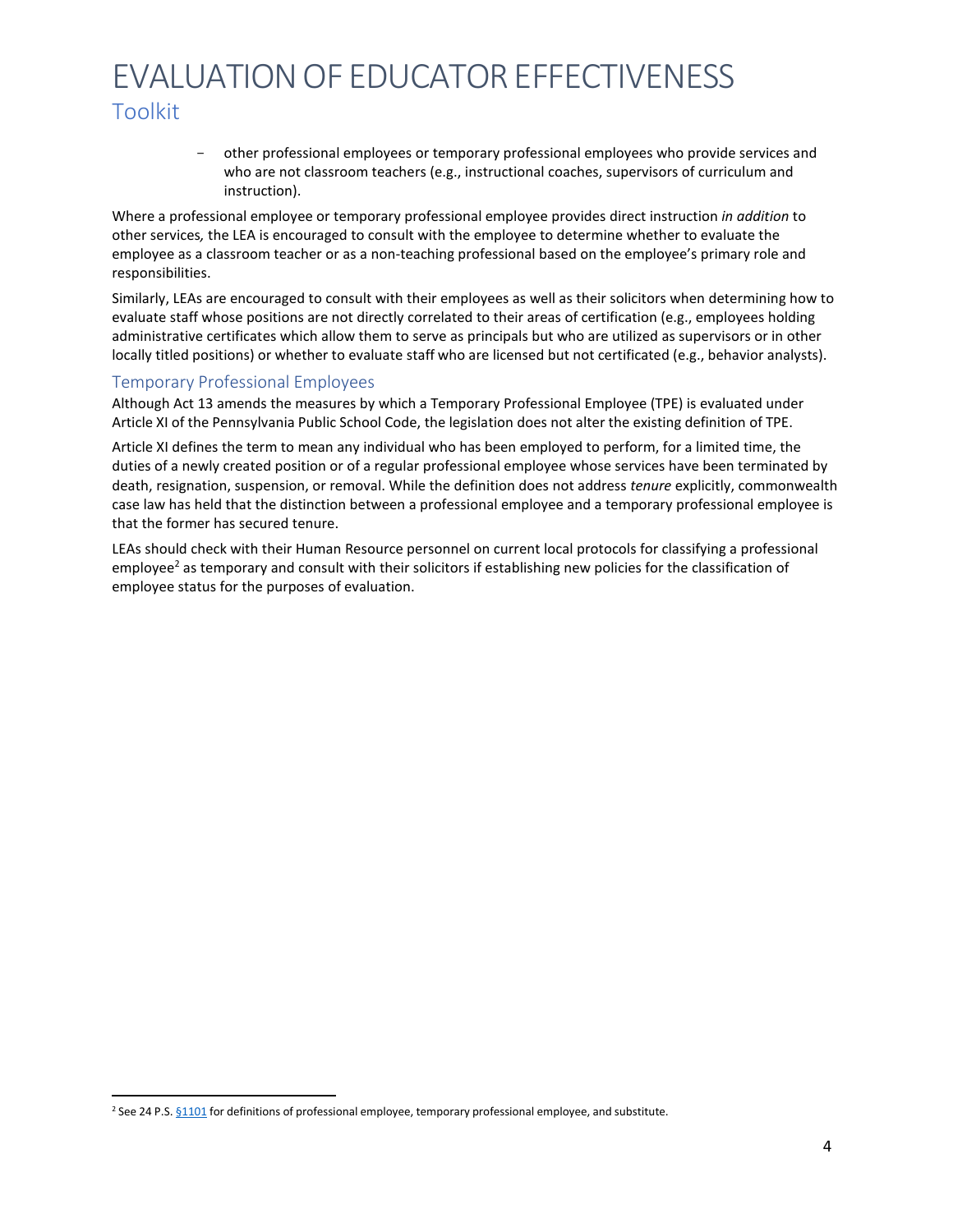# <span id="page-4-0"></span>EVALUATION MEASURES

## <span id="page-4-1"></span>Measures & Weighting

There are five areas in which an employee may be evaluated:

- **Observation & Practice**
- **Building Level Data**: Assessment, Growth, Attendance, Graduation Rate
- **Teacher-Specific Data**: Assessment, Growth, IEP Goals Progress
- **LEA Selected Measures**, comprised of one or more of the following:
	- Locally developed school district rubrics
	- District-designed measures and examinations<br>- Nationally recognized standardized tests
	- Nationally recognized standardized tests<br>- Industry certification examinations
	- Industry certification examinations
	- Student projects pursuant to local requirements
	- Student portfolios pursuant to local requirements
- **Performance Goals**

The employee is assigned a rating in each area of evaluation that:

- Is *appropriate to the type of employee* evaluated, and
- Has *available data directly attributable to the employee*.

The following table delineates, by the type of employee evaluated, the rated areas and significance of each in the *annual evaluation*:

| <b>Professional Employee Evaluated</b>                    | Observation<br>Practice<br>ಷ | Data<br><b>Building Level</b> | TSD: Assessments,<br>gress<br>Growth,<br>Pro<br>Goals<br>ÊP | Selected<br><b>Measures</b><br>EA | Performance Goals |
|-----------------------------------------------------------|------------------------------|-------------------------------|-------------------------------------------------------------|-----------------------------------|-------------------|
| Data-Available Classroom Teacher                          | 70%                          | 10%                           | 10%<br>All Measures                                         | 10%                               |                   |
| Non-Data-Available Classroom Teacher                      | 70%                          | 10%                           | 10%<br><b>IEP Goals Progress only</b>                       | 10%                               |                   |
| <b>Classroom Teacher w/out Building Level Data</b>        | 80%                          |                               | 10%<br><b>IEP Goals Progress only</b>                       | 10%                               |                   |
| <b>Temporary Classroom Teacher</b>                        | 100%                         |                               |                                                             |                                   |                   |
| Non-Teaching Professional with Building Level Data        | 90%                          | 10%                           |                                                             |                                   |                   |
| Non-Teaching Professional w/out Building Level Data       | 100%                         | -                             |                                                             |                                   |                   |
| <b>Temporary Non-Teaching Professional</b>                | 100%                         | $\overline{\phantom{0}}$      |                                                             |                                   |                   |
| <b>Principal/Temp. Principal with Building Level Data</b> | 70%                          | 10%                           |                                                             |                                   | 20%               |
| Principal/Temp. Principal w/out Building Level Data       | 80%                          |                               |                                                             |                                   | 20%               |

The required *semi-annual evaluation* of temporary classroom teachers and temporary non-teaching professionals is comprised of the same measure and weighting as the annual evaluation (i.e., 100% Observation & Practice). For temporary professional employees serving in principal roles, LEAs should consult with their solicitors when determining mid-year application of building level data for semi-annual evaluation.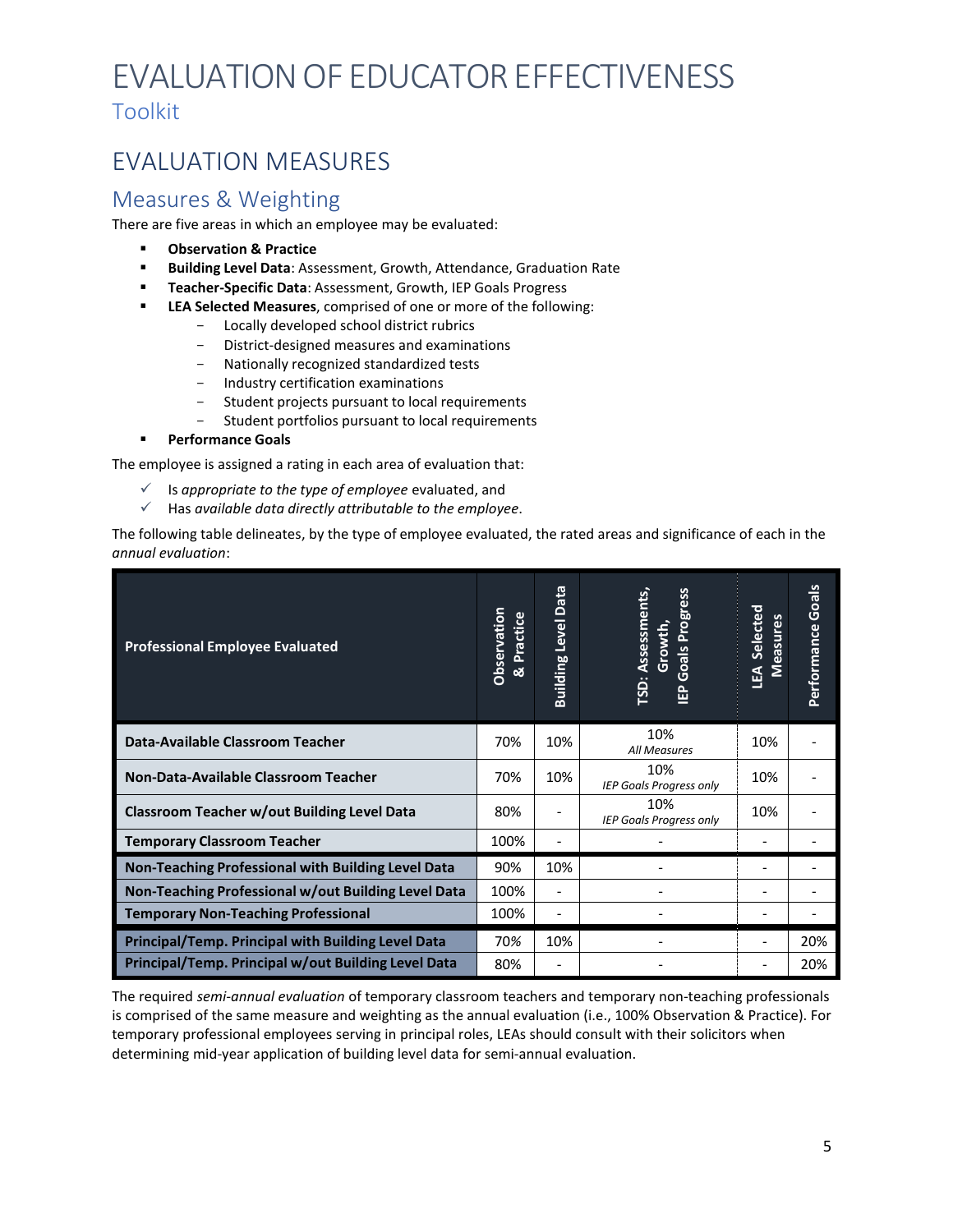## <span id="page-5-0"></span>Interim Evaluations

A professional employees deemed **Unsatisfactory** in the last evaluation must be rated at least once a year using the measures and weightings appropriate to the employee, as indicated in the table above. Subsequent ratings during the same evaluation period (i.e., interim evaluations) are not mandated; however, should an LEA elect to perform one, the interim evaluation must be comprised of 70% Observation & Practice and 30% LEA Selected Measures.

For the Observation & Practice rating, the LEA should apply the same domains, weightings, and professional practice models utilized during the prior annual evaluation. For the LEA Selected Measures rating, the LEA should use measure(s) appropriate to the type of professional employee (e.g., Performance Goal benchmarks might serve as a locally developed rubric in the evaluation of a principal) and reflective of the role and responsibility of the professional employee (e.g., student career readiness portfolios might be used in the evaluation of a school counselor).

## <span id="page-5-1"></span>Observation & Practice

Most or all of the evaluation of the effectiveness of an employee is based on Observation & Practice. To assist LEAs, the Department has three approve[d3](#page-5-2) **Educator Effectiveness Frameworks** for observing and assessing employee practice: [Classroom Teacher, Principal, and Non-Teaching Professional. T](https://www.pdesas.org/Frameworks/TeacherFrameworks/TeacherEffectiveness/)he Principal Framework is designed for use in the evaluation of other school leaders and supervisors, as well; and the Non-Teaching Professional (NTP) Framework offers slight modifications in the embedded practice models to assist in rating NTPs with disparate roles and certifications/licensures.

Each framework contains four domains of professional practice and, in each domain, a continuum reflecting the performance expectations for the type of employee for which it was designed. Each of the four domains must be assigned a rating; however, when determining the rating, *an evaluator may use any portion or combination of the practice models* (i.e., components) within a domain as appropriate to the employee's responsibilities. Suggested discussion prompts and potential sources for evidence of practice to facilitate meaningful conversation during observation are provided at each component level.

The ratings assigned in each of the four domains are adjusted by the weighting attributed to that domain, as indicated in the chart below, and the sum of the adjusted values becomes the Observation & Practice rating. For employees serving in principal roles, the weighting assigned to each domain must be agreed upon by the employee and the evaluator before the start of the evaluation period.

| <b>NON-TEACHING PROFESSIONALS</b>           |                                                                    |                                               | PRINCIPALS/SCHOOL                                                         |  |
|---------------------------------------------|--------------------------------------------------------------------|-----------------------------------------------|---------------------------------------------------------------------------|--|
| <b>CLASSROOM TEACHERS</b>                   | <b>Educational Specialists &amp; Other</b><br><b>Professionals</b> | <b>Supervisors</b>                            | <b>LEADERS &amp;</b><br><b>SUPERVISORS OF</b><br><b>SPECIAL EDUCATION</b> |  |
| <b>Planning &amp; Preparation</b><br>20%    | <b>Planning &amp; Preparation</b><br>25%                           | Strategic/Cultural Leadership<br>25%          | Strategic/Cultural<br>Leadership<br>$10\% - 30\% *$                       |  |
| Classroom Environment<br>30%                | <b>Educational Environment</b><br>25%                              | Systems Leadership<br>25%                     | Systems Leadership<br>$10\% - 30\% *$                                     |  |
| <i><u><b>Instruction</b></u></i><br>30%     | Delivery of Service<br>25%                                         | Leadership for Learning<br>25%                | Leadership for Learning<br>$10\% - 30\% *$                                |  |
| <b>Professional Responsibilities</b><br>20% | <b>Professional Development</b><br>25%                             | Professional & Community<br>Leadership<br>25% | Professional & Community<br>Leadership<br>$10\% - 30\% *$                 |  |

\* *The total of the four domains must equal 100% of the rating for Observation & Practice.*

<span id="page-5-2"></span>Observations, documented artifacts, other evidence, and findings that provide the basis for determining an employee's level of performance in each of the four domains are to be noted in the employee's record, including dates and times as applicable. An employee may provide the evaluator with evidence and/or documented artifacts

<sup>&</sup>lt;sup>3</sup> For the evaluation of a classroom teacher, LEAs may utilize an alternate [PDE-approved](https://www.education.pa.gov/Teachers%20-%20Administrators/Educator%20Effectiveness/Pages/AlternateSystem.aspx) framework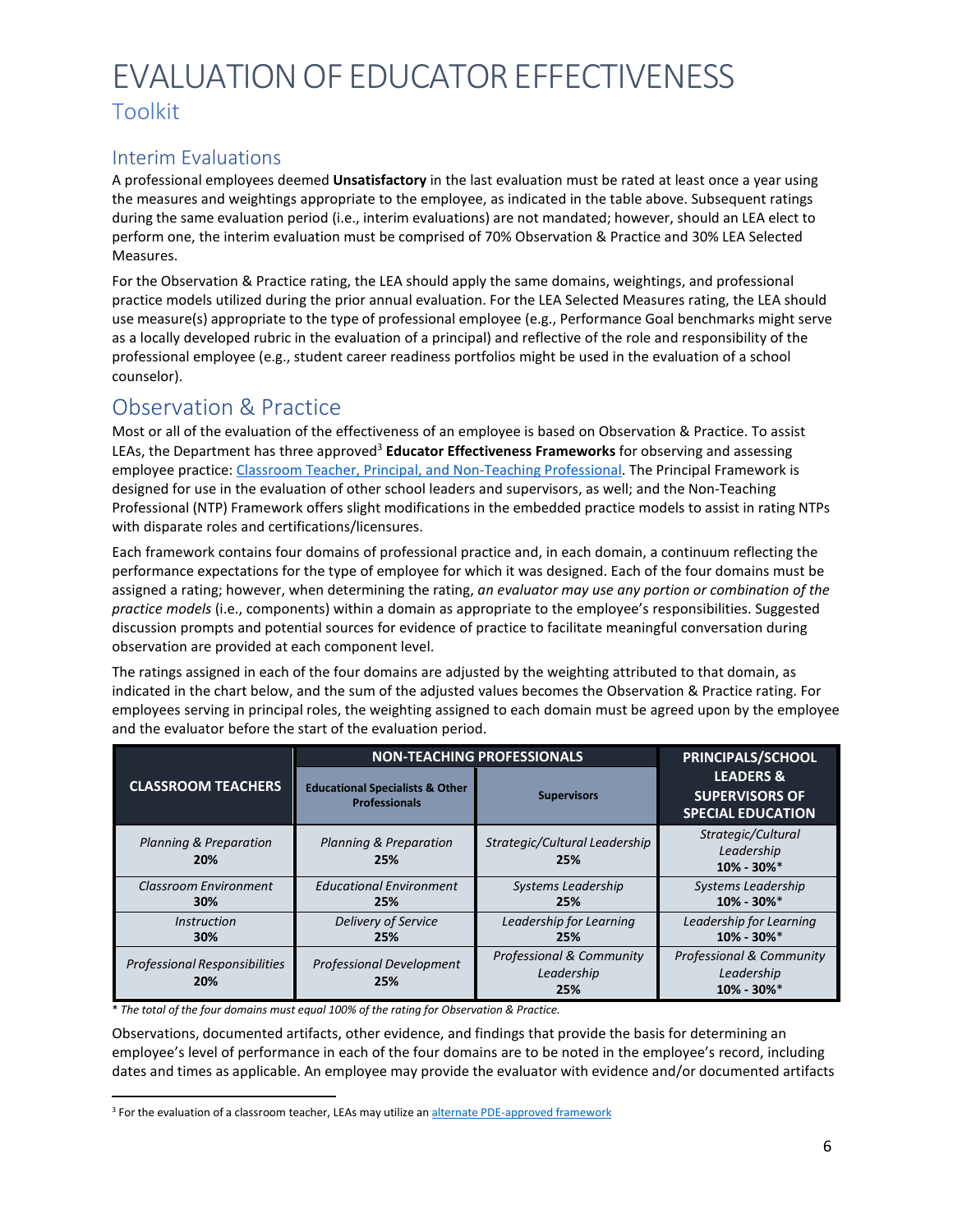demonstrating the employee's performance during the most recent Observation & Practice rating; however, the evaluator has the authority to determine whether the evidence or artifacts provided by the employee are relevant to the current Observation & Practice evaluation.

Evidentiary source materials to inform a rating may include, but are not limited to, any combination of the following items as appropriate for the employee and the employee's placement:

- Notations of professional observations, employee/rater conferences or interviews, or informal observations or visits.
- **EXECT** Lesson plans, unit plans, instructional materials and resources.
- Student work, student records, progress reports and grading.
- Utilization of formative and summative assessments that impact instruction and critiques of lesson plans.
- Agendas and minutes of meetings, programs, courses, or planning sessions.
- Development and implementation of school improvement plans, professional growth programs, in-service programs, student assemblies, safety programs, and other events or programs that promote educational efficacy, health, and safety.
- Budget and expenditure reports.
- **Interactions with students and their families (e.g., frequency, methods of communication).**
- Communication logs (e.g., emails, letters, notes regarding conversations with parents, staff, students, community members).
- Student surveys and family, parent, school, and community feedback.
- **Professional growth (e.g., coursework, staff development, networking, reflection of practice).**
- **Professional development documentation toward continuance of certification or licensure or both.**
- Examination of sources of evidence provided by the employee.

For the evaluation of classroom teachers, evaluators may include the use of multiple classroom walk-throughs in an academic year to gather evidence and artifacts, provided specific observations are based only on factors that are present or witnessed by the evaluator during the walk-through. Classroom walk-throughs shall be used to gather evidence *in addition to* data gathered during one or more comprehensive classroom observations except when defined by a plan of differentiated supervision.

## <span id="page-6-0"></span>Comprehensive Observation

#### A [comprehensive](#page-21-2) observation includes:

- A pre-conference, during which the employee and the evaluator review the lesson or service to occur during the observation and adjust the planned activity, where appropriate, based on that discussion.
- $\blacksquare$  A formal<sup>4</sup> observation, which begins prior to the start of the lesson or service and concludes with the evaluator providing the employee a completed observation form. Shortly thereafter, the employee should perform a self-assessment and provide a copy to the evaluator.
- A post-conference, held within a reasonable timeframe after the observation and during which the evaluator and the employee compare the observation report and the self-assessment. The employee should be encouraged to reflect openly on identified opportunities to improve instructional practice and student achievement.

The requirement for a post-conference for a professional employee may be waived for extenuating circumstances if both parties agree and the evaluator places written documentation of the comprehensive observation in the professional employee's file. If the extenuating circumstances are raised by the evaluator, the professional employee *cannot* receive a rating of Needs Improvement or Failing on the comprehensive observation component of an evaluation.

The requirement of a post-conference may *not* be waived for a temporary professional employee.

<span id="page-6-1"></span><sup>4</sup> Conversely, *informal* observations may consist of walk-throughs, presentations, meetings, communications, and other evidence of classroom practice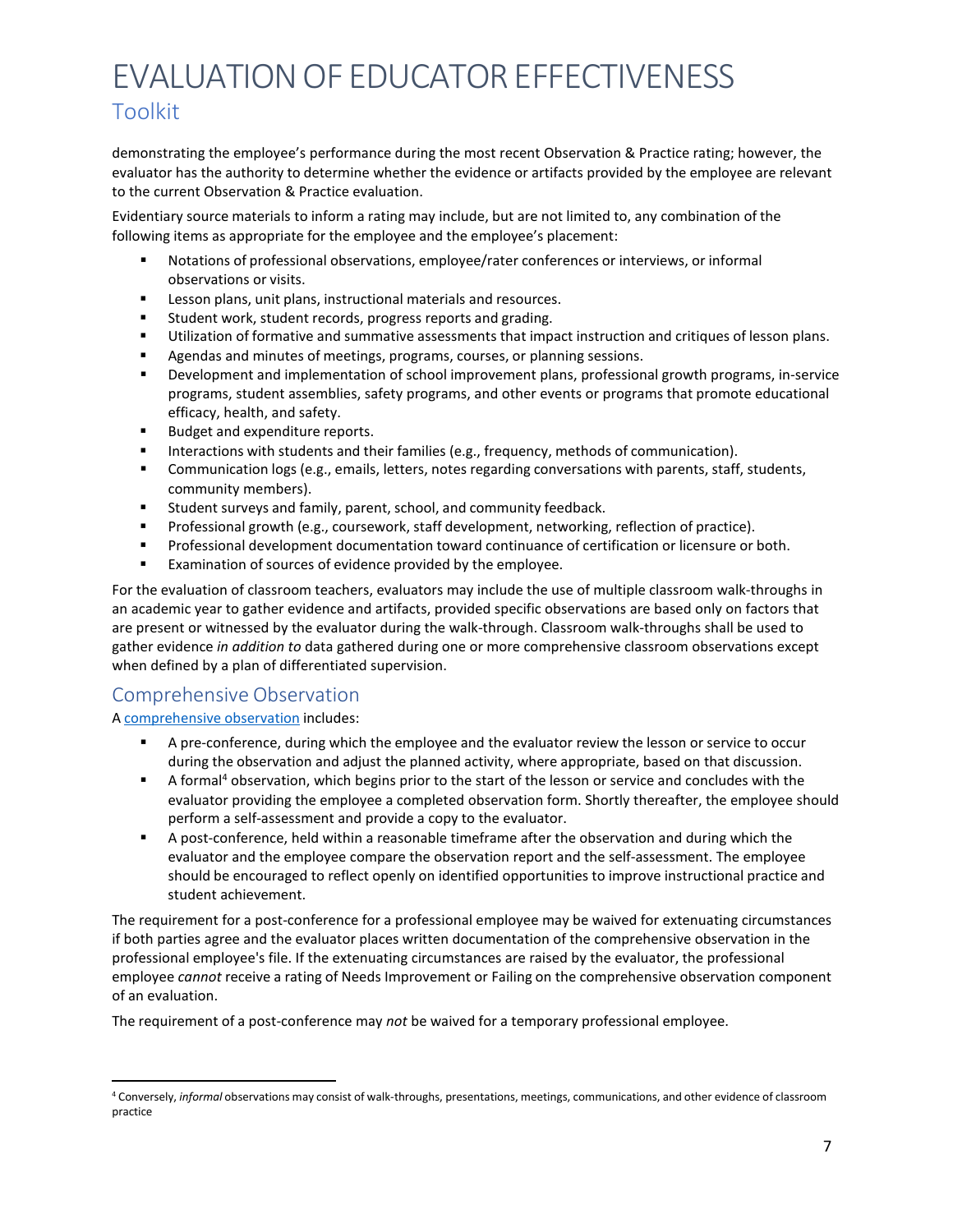Minimally, comprehensive observations should be performed during the evaluation of temporary professional employees, professional employees in the required year of comprehensive observation within a differentiated supervision cycle, and employees assigned to a performance improvement plan.

## <span id="page-7-0"></span>Differentiated Supervision

[Differentiated supervision](#page-22-0) is an optional system involving an LEA-established multi-year cycle in which a comprehensive observation is completed for one annual rating and other years of the cycle are informed by the collaborative development of individualized goals, learning activities, and measures for the professional employee's growth in one or more of the domains of practice.

The evaluator should consult with the employee when selecting a mode of supervision for alternate years of the cycle and ensuring a rigorous alignment to the framework for evaluation and/or a district or school initiative designed to improve instructional practices and impact student achievement. Differentiated supervision modes might include, but are not limited to:

- **Peer Coaching** working in dyads or triads to discuss and observe each other's practice, define their professional needs, and develop plans for addressing specifically targeted areas, the evidence to be collected, dates of observation, and opportunities for reflection.
- **Self-Directed/Action Research** working individually or in small groups to develop a structured, on-going reflection of a practice-related issue and complete a related action research project.
- **Portfolio** examining one's own practice in relation to the framework for evaluation and to established interest- or needs-based criteria and providing evidence and reflection in a written report and/or documented discussions with colleagues.

A timeline should be set to ensure successful completion of the employee's plan of action, minimally with mid-year and end-of-year reviews during which resources, meeting notes, data collections, observations, and reflections are shared with the supervisor. In addition to this evidence, supervisors should employ multiple strategies throughout each year of differentiated supervision to monitor employee performance and inform the annual evaluation.

Where a domain rating is absent during differentiated supervision, the employee's most recent comprehensive evaluation should be used for the purposes of calculating the overall rating and for Every Student Succeeds Act (ESSA) reporting via the Educator Effectiveness Annual Report in the Comprehensive Planning Portal.

## <span id="page-7-1"></span>**Eligibility**

Differentiated supervision may be offered only to professional employees who received a Proficient or Distinguished annual rating in the two years immediately preceding the commencement of a differentiated supervision cycle. Temporary professional employees are *ineligible* for differentiated supervision.

A supervisor may move a professional employee out of differentiated supervision and into comprehensive classroom observation at any time. Additionally, a professional employee may elect to move out of differentiated supervision and enter comprehensive classroom observation at any time.

# <span id="page-7-2"></span>Building Level Data

Effective with the 2021/2022 school year, the Building Level Score (BLS) for evaluating educator effectiveness will be comprised of available **Assessmen[t](#page-7-3)**<sup>5</sup> , **Growth**[6](#page-7-4) , **Attendance Rat[e](#page-7-5)**<sup>7</sup> , and **Graduation Rat[e](#page-7-6)**<sup>8</sup> data and adjusted based on the percentage of [economically disadvantaged](#page-22-1) students enrolled in the school (i.e., challenge multiplier) as follows:

- 1) Calculate the regression coefficient of determination (r2) that estimates the proportion of the variance in school-level data predictable by the percentage of students economically disadvantaged in a school.
- 2) Multiply the regression coefficient of determination by .1.

<span id="page-7-3"></span><sup>5</sup> As evidenced on PSSA, PASA, and Keystone Exams

<span id="page-7-4"></span><sup>6</sup> As calculated in the Pennsylvania Value-Added Assessment System (PVAAS)

<span id="page-7-6"></span><span id="page-7-5"></span><sup>7</sup> As determined by the Department for Child Accounting purposes (i.e., ADA/ADM)

<sup>8</sup> As submitted per Pennsylvania's ESSA Consolidated State Plan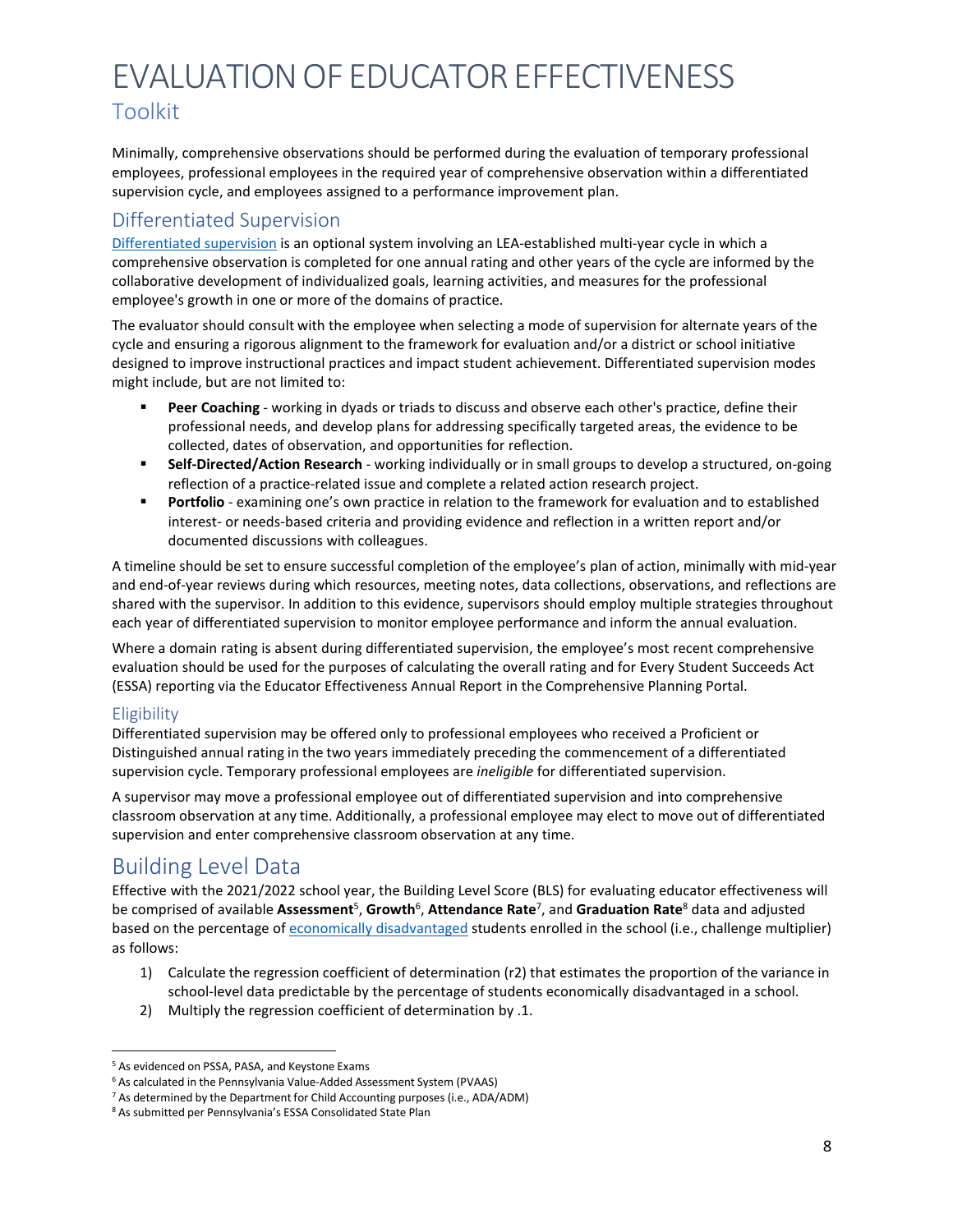- 3) Multiply the product by the most currently available percentage of economically disadvantaged students in the school.
- 4) Multiply that product by 100.
- 5) Add the final product to the BLS.

Assessment, Growth, Attendance Rate, and Graduation Rate are weighted in accordance with the table below:

| <b>ASSESSMENT</b><br>(Academic Achievement) |     | <b>PVAAS</b><br>(Growth)     |     | <b>ATTENDANCE</b><br><b>RATE</b> | <b>GRADUATION</b><br><b>RATE</b> |
|---------------------------------------------|-----|------------------------------|-----|----------------------------------|----------------------------------|
| <b>English Language Arts</b>                | 15% | <b>English Language Arts</b> | 15% |                                  |                                  |
| <b>Mathematics</b>                          | 15% | <b>Mathematics</b>           | 15% | 10%                              | 10%                              |
| <b>Science</b>                              | 10% | <b>Science</b>               | 10% |                                  |                                  |

If a building does not have Graduation Rate data, Attendance Rate comprises 20% of the Building Level Score. Conversely, for every tested content area in which a building is missing Assessment<sup>9</sup> and/or PVAAS data, the denominator is reduced proportionally.

| The BLS for a PK-3 school might be: |  |  |  |
|-------------------------------------|--|--|--|
|-------------------------------------|--|--|--|

| <b>ASSESSMENT</b><br>(Academic Achievement) |     | <b>PVAAS</b><br>(Growth) |     | <b>ATTENDANCE RATE</b>      |
|---------------------------------------------|-----|--------------------------|-----|-----------------------------|
| English Language Arts                       | 15% | N/A                      | N/A | 20%                         |
| <b>Mathematics</b>                          | 15% | <b>Mathematics</b>       | N/A |                             |
| <b>Science</b>                              | N/A | <b>Science</b>           | N/A |                             |
| (30/50 or 60% of the score)                 |     |                          |     | (20/50 or 40% of the score) |

For an employee assigned to multiple buildings, a composite Building Level Score is calculated in the rating tool using percentages proportional to the employee's building assignments. By way of example, the BLS for an instructional coach who spends 50% of the time in the middle school (with a BLS of 92) and 50% of the time in the high school (with a BLS of 87) would have a composite BLS of 89.5.

When attributable, building level data comprises 10% of the evaluation of professional employee. Where a BLS is not available, the Observation & Practice rating is substituted; for multiple building assignments, the rating is converted then weighted proportionally to produce the composite BLS.

Building Level Scores and information on how the building level data were derived are published annually, when available, at [https://bit.ly/PAedEffective. F](https://bit.ly/PAedEffective)or information on how a BLS is converted to a rating for the purposes of evaluation, see Rating Tool [Conversions.](#page-17-2) 

## <span id="page-8-0"></span>Non-Attribution of Building Level Data

Building Level Data (BLD) are not attributed to professional employees serving as classroom teachers or as nonteaching professionals who are primarily assigned in a building or buildings within a school entity by which the professional is *not employed*.

Additionally, BLD are never attributed to *temporary* professional employees serving as classroom teachers or as non-teaching professionals; both are evaluated using only the Observation & Practice measure.

<span id="page-8-1"></span><sup>9</sup> LEA-level Grade 3 assessment data will no longer be used when calculating a BLS for a school inclusive only of grades PK through 2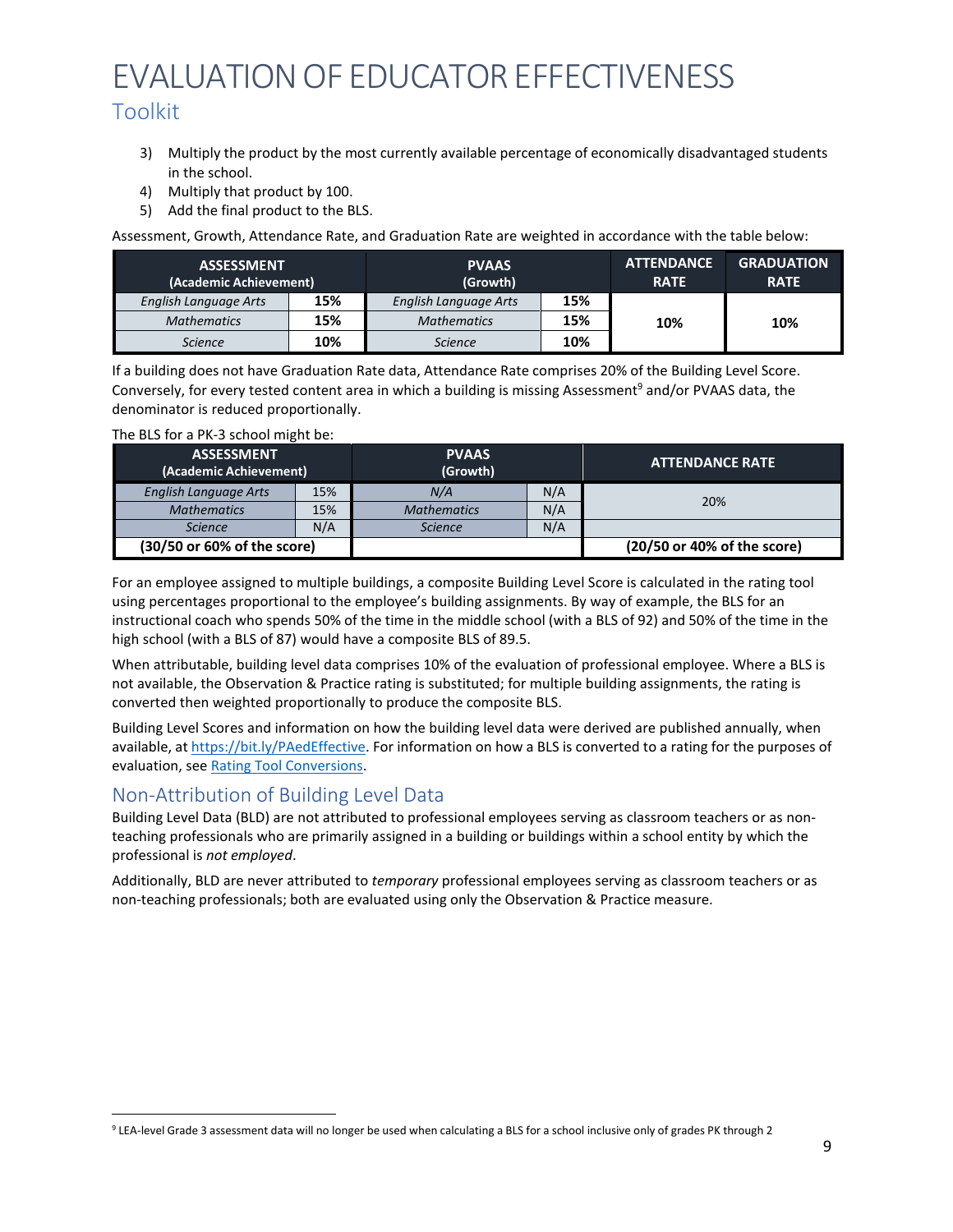## Transfer Options

A professional employee who transfers from one building to another within an LEA has the option of using a substitute measure in lieu of BLD for the *first two school years* of the new location assignment. Before evaluation in the new location assignment, the employee and the LEA must agree on the substitute measure(s) and the reallocation of the 10% weighting for calculating the final performance rating. The following table delineates permissible substitute measures by type of professional employee:

| <b>SUBSTITUTE MEASURE(S)</b>      | <b>CLASSROOM TEACHER</b> | <b>NON-TEACHING</b><br><b>PROFESSIONAL</b> | <b>PRINCIPAL</b> |
|-----------------------------------|--------------------------|--------------------------------------------|------------------|
| <b>Observation &amp; Practice</b> |                          |                                            |                  |
| <b>LEA Selected Measures</b>      |                          |                                            |                  |
| <b>Teacher-Specific Data</b>      |                          |                                            |                  |
| <b>Performance Goals</b>          |                          |                                            |                  |

## <span id="page-9-0"></span>Teacher-Specific Data

Where available and *directly attributable* to the professional employee serving as a **classroom teacher**, Teacher-Specific Data (TSD) are comprised of **Assessment**[10,](#page-9-2) **Growth**[11,](#page-9-3) and **IEP Goals Progress**, as delineated in the following table:

|                              | <b>PERCENTAGE OF TSD RATING</b>            |                                                |  |
|------------------------------|--------------------------------------------|------------------------------------------------|--|
| <b>TEACHER-SPECIFIC DATA</b> | Data-Available<br><b>Classroom Teacher</b> | Non-Data-Available<br><b>Classroom Teacher</b> |  |
| Assessment                   | 25%                                        | -                                              |  |
| Growth                       | 50%                                        | -                                              |  |
| <b>IEP Goals Progress</b>    | 25%                                        | 100%                                           |  |

If data for one of the three indicators either are not available or are not directly attributable to the employee, the TSD rating is comprised equally of the remaining two indicators (i.e., 50% each). Where two are not available or attributable, the TSD rating is comprised solely of the remaining indicator (i.e., 100%).

A minimum of one indicator is required to receive a rating for TSD: Assessment, Growth, IEP Goals Progress. If all three indicators are absent or inapplicable, the 10% weighting for Teacher-Specific Data is reallocated to LEA Selected Measures, increasing the significance of that rating area to 20% of the overall performance rating for the classroom teacher.

## <span id="page-9-1"></span>Data-Available vs. Non-Data-Available

As with evaluation under Act 82, a professional employee teaching English, language arts, mathematics, science, or other content as assessed by a standardized statewide assessment is considered a data-available classroom teacher. A non-data-available classroom teacher is a professional employee teaching content not assessed by a standardized statewide assessment. Where available data are not *directly attributable* to the teacher, the data are not included in the Teacher-Specific Data rating and the teacher may be considered as though non-data-available.

By way of example, the TSD rating for a classroom teacher reported only as providing instruction in 12th Grade English and with no directly attributable assessment and/or growth data would be comprised solely of IEP Goals Progress - *if* IEP Goals Progress data are available and attributable to that teacher. Otherwise, the 10% weighting for Teacher-Specific Data is reallocated to LEA Selected Measures, increasing the significance of that rating area to 20% of the overall performance rating for the classroom teacher.

<span id="page-9-2"></span>Conversely, a math specialist who is not the teacher of record but who co-taught an Algebra I course could be considered data-available if the specialist planned, provided, and assessed the instruction of eligible content measured by a state assessment for a sufficient student cohort (see [N-Counts\)](#page-10-1) and, for growth, has attributable assessment data for the past three years.

<span id="page-9-3"></span><sup>&</sup>lt;sup>10</sup> As evidenced on PSSA, PASA, and Keystone Exams

<sup>&</sup>lt;sup>11</sup> As calculated in the **[Pennsylvania](https://www.education.pa.gov/K-12/Assessment%20and%20Accountability/PVAAS/Pages/default.aspx) Value-Added Assessment System (PVAAS)**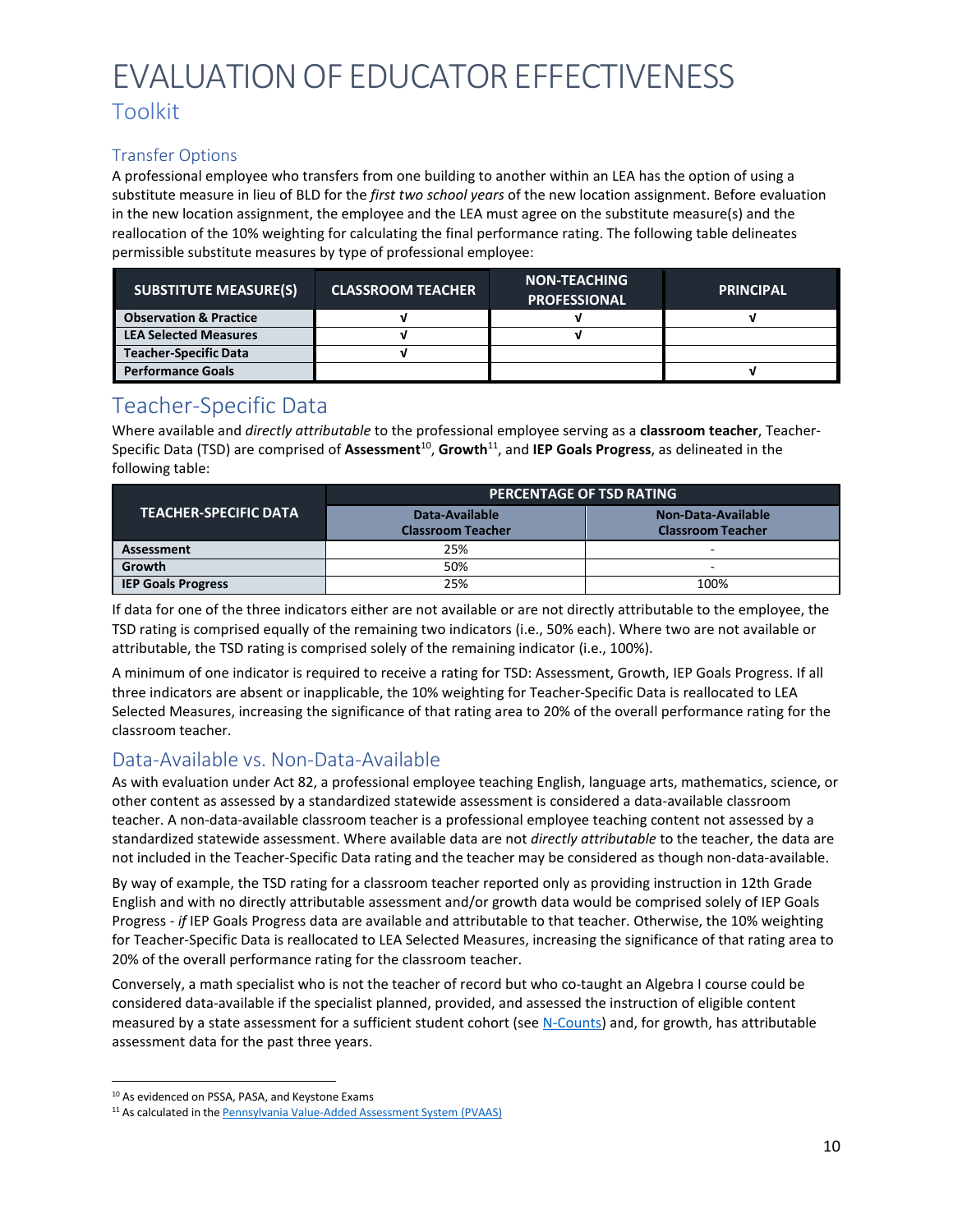Instructional responsibility as reported by the LEA during the PVAAS Roster verification process should serve as a reference when determining the attribution of available Growth (Value-Added Teacher Report) and assessment data in the evaluation of a classroom teacher. LEAs should consult with their solicitors prior to removing or changing data, as provided, and in any LEA and employee dispute related to either the provided data or any change to the value.

## <span id="page-10-0"></span>IEP Goals Progress

Regardless of certification area, each professional employee serving as a classroom teacher is evaluated on student progress toward goals in students' Individualized Education Plans required under the Individuals with Disabilities Education Act (i.e., IEP Goals Progress) *if*:

- $\checkmark$  The teacher provides instruction to a sufficient number<sup>12</sup> of students with IEPs, and
- Those students have *similar* academic or non-academic IEP Goals to which the teacher contributes data used by the IEP team to monitor student progress.

If the classroom teacher does not meet the conditions set forth above, the weighting is redistributed to assessment and/or growth; or, where no Teacher-Specific Data are available and directly attributable, reallocated to the LEA Selected Measures rating area for the evaluation of that classroom teacher.

To assist in evaluation, the Department has provided the **Student Performance Measure: IEP Goals Progress** template. The optional-use template is designed to offer increased flexibility in the identification of student need, educator response, and use of qualitative as well as quantitative measures; however, LEAs may elect to utilize other methods or continue with current processes for measuring student objectives. Whichever approach is chosen, a rating of 0, 1, 2, or 3 must be assigned in accordance with Act 13.

LEAs should establish clear and comprehensive policies regarding the attribution of IEP Goals Progress, including, but not limited to, the use of n-counts, the process for identification of IEP Goal(s) and student cohorts prior to evaluation, and consideration of applicability when instructional responsibility changes during the defined evaluation period.

## <span id="page-10-1"></span>N-Counts

For the purposes of data attribution, an n-count represents the minimum number in a count below which data will not be attributed to a classroom teacher.

For **Growth** data to be attributed to a teacher, there must be:

- $\checkmark$  At least 11 students who have assessment scores in the tested subject, grade, or course in which the students are enrolled with the teacher during the school year, as evidenced by PVAAS Roster verification, *and*
- $\checkmark$  The full-time equivalency of 6 students, calculated by considering the instructional responsibility claimed for each student.

The PVAAS system applies the n-counts<sup>13</sup> delineated above. If a Value-Added Teacher Report containing a consecutive three-year rolling average is available in PVAAS, the teacher has met the requirements for attribution of Growth data during evaluation.

<span id="page-10-2"></span>Similar to implementation under Act 82, the Department recommends the *local application* of an n-count when determining the attribution of **Assessment** and **IEP Goals Progress** data; however, as with any action taken by the LEA in relation to the evaluation of a professional employee, this decision should be made in consultation with the LEA's solicitor and in collaboration with the local association. If an LEA chooses to establish a number below which

<span id="page-10-3"></span> $12$  LEAs may elect to establish a minimum number (an n-count) for students with similar IEP Goals, below which the LEA will not evaluate the teacher on IEP Goals Progress.

<sup>&</sup>lt;sup>13</sup> Pennsylvania's Alternate System of Assessment (PASA) is not included in PVAAS analyses due to the low number of students tested statewide.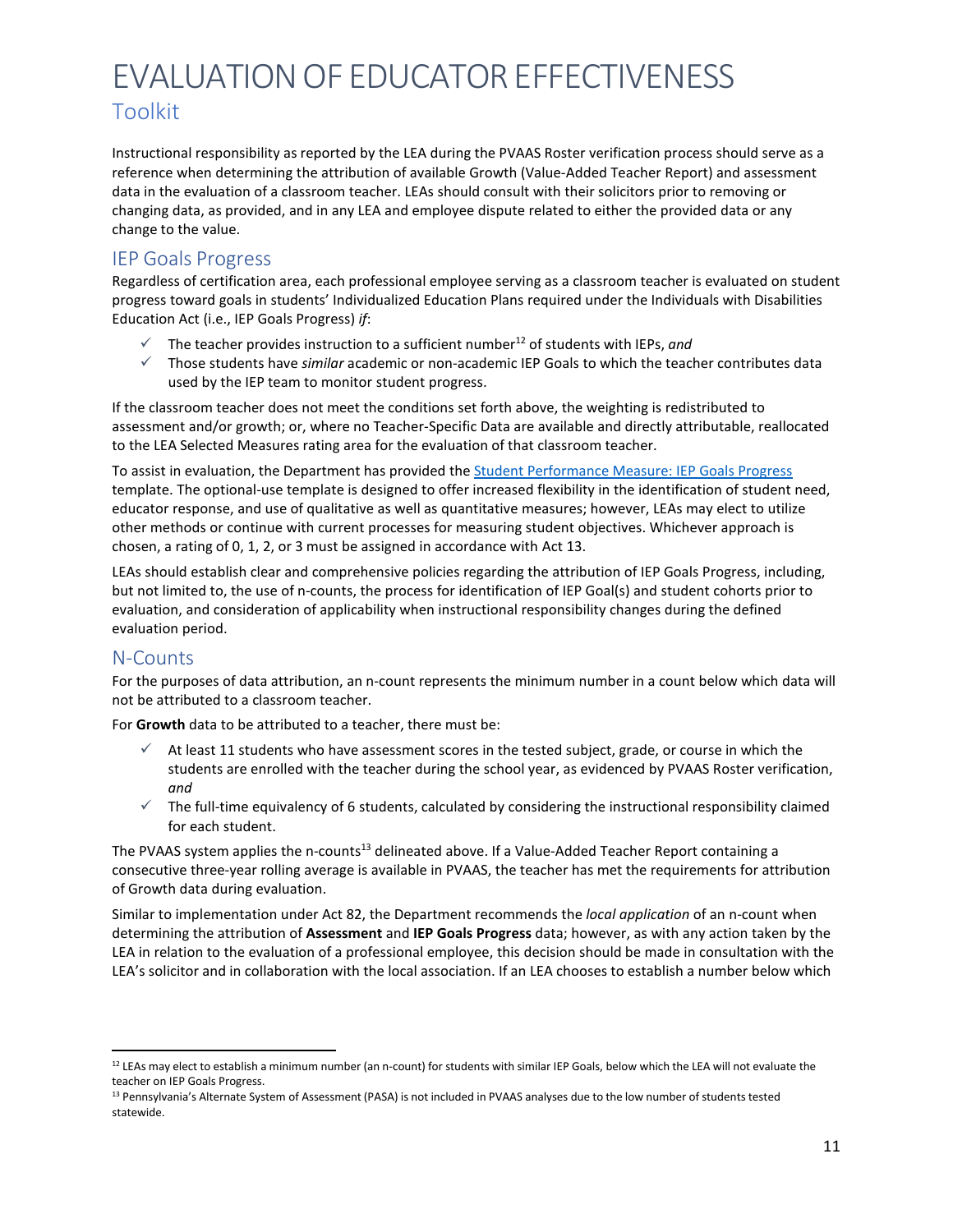the LEA will not attribute Assessment<sup>14</sup> and/or IEP Goals Progress data, that number *may not exceed* an n-count used for determining the attribution of Growth data as delineated above.

The LEA may assign an n-count based on the actual number of students and/or proportional to instructional responsibility (an 'active' n-count). By way of example, a classroom teacher who instructs 12 students within an identified cohort but only has 25% instructional responsibility reported for each of the 12 students has an active ncount of 3 students (12 x .25 = 3). The LEA also may elect to differentiate n-counts based on instructional setting (e.g., setting a lower n-count for an exclusive environment). Regardless of approach, local policies for data attribution should be clearly articulated and consistently applied across the LEA.

Where an n-count is established, it is applied to the total number of students with similar academic or nonacademic IEP Goals taught by the classroom teacher rather than within a single class or course. By way of example, a math teacher instructs 18 students with IEP Goals in four different courses. All 18 students have math goals, though only 6 have *similar* math goals while 12 have similar behavioral goals. In an LEA with an actual n-count of 11 students, only the latter student group might be attributable *if* the teacher also contributes data used by the IEP team to monitor progress of those 12 students toward the similar behavioral goals.

# <span id="page-11-0"></span>LEA Selected Measures

Minimally, LEA Selected Measures (LEA SM) account for 10% of the annual evaluation of a professional employee serving as a **classroom teacher**. Where no Teacher-Specific Data are available or attributable, LEA SM comprise 20% of the teacher's annual evaluation.

Similar to the use of Elective Data for evaluation under Act 82, LEAs must utilize at least one of the following measures to assess student performance directly attributable to the classroom teacher:

- Locally developed rubrics
- District-designed measures and examinations
- **Nationally recognized standardized tests**
- Industry certification examinations
- **Student projects pursuant to local requirements**
- **EXEC** Student portfolios pursuant to local requirements

The classroom teacher provides documented input on the development of LEA Selected Measures and annual data results, which the evaluator must include with other documentation of the teacher's overall rating. In the analysis of the data, teachers shall have the opportunity to reflect on their successes, unanticipated barriers, and any supports that could have been useful. Metrics and measures may be revised mid-academic year, if agreed upon by both the evaluator and the employee, and may be reused on an annual basis if the goals are updated and continue to offer reflections for improvement.

To assist in evaluation, the Department has provided th[e Student Performance Measure: LEA Selected Measure](https://www.pdesas.org/Frameworks/TeacherFrameworks/TeacherEffectiveness/) template. The optional-use template is designed to offer increased flexibility in the identification of student need, educator response, and use of qualitative as well as quantitative measures; however, LEAs may elect to utilize other methods or continue with current processes for measuring student objectives. Whichever approach is chosen, LEAs must assign a rating of 0, 1, 2, or 3 in accordance with Act 13. If more than one student need is identified, an SPM template should be completed for each and weighted accordingly; the total weightings may not exceed 100% of the single, summative LEA Selected Measures rating of 0, 1, 2, or 3.

NOTE: LEA Selected Measures are also utilized for the optional [Interim Evaluation](#page-5-0) of a professional employee deemed Unsatisfactory during the prior annual evaluation. Implementation of an LEA Selected Measure as part of an Interim Evaluation should be consistent with the process delineated above.

<span id="page-11-1"></span><sup>14</sup> The Department recommends assigning the *same* n-count for Assessment data attribution as used for Growth data attribution in PVAAS.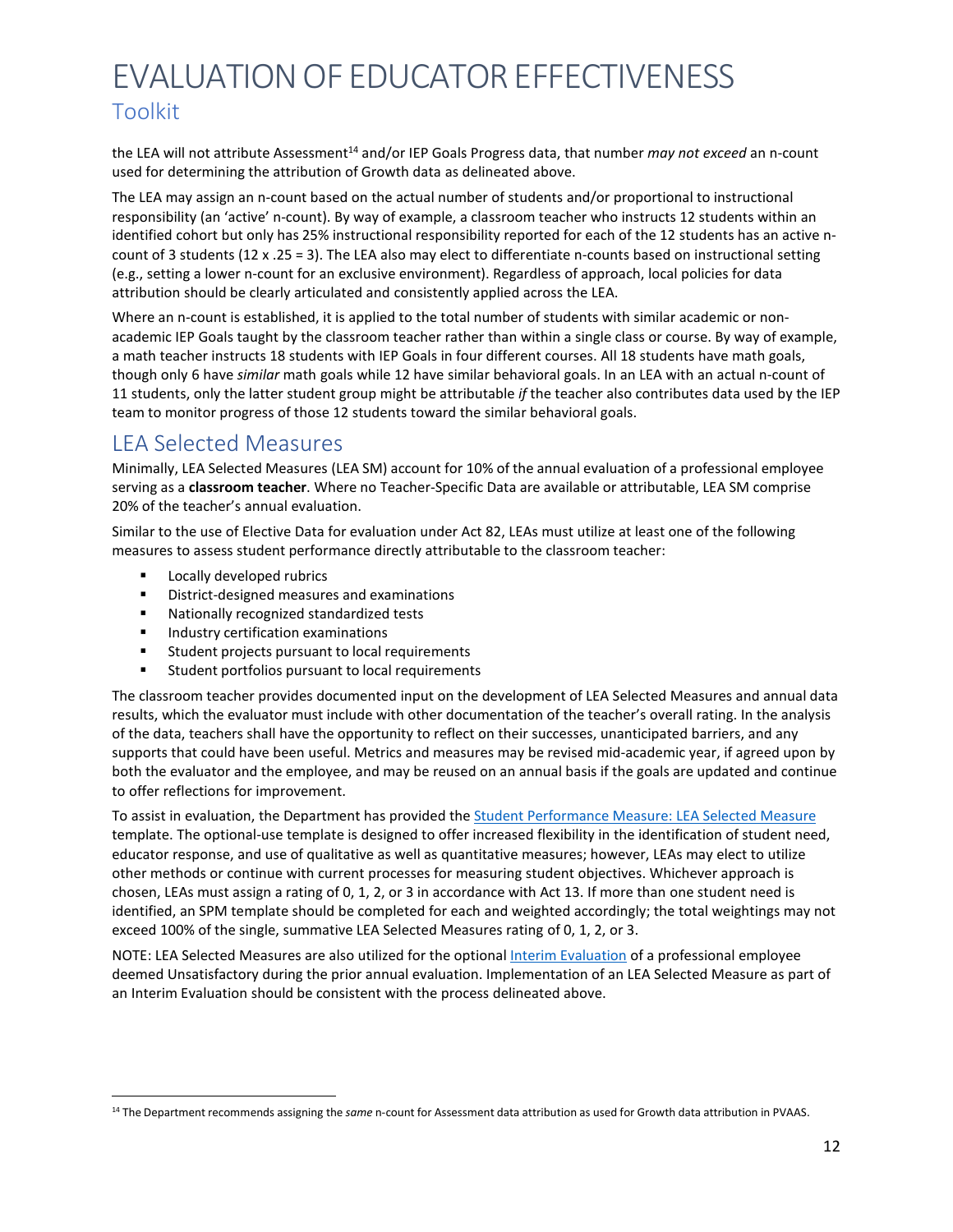# <span id="page-12-0"></span>Performance Goals

Performance Goals account for 20% of the evaluation of professional employees and temporary professional employees serving in **principal** roles, including assistant and vice principals, directors of career and technical education, and supervisors of special education.

Performance Goals must be determined before the beginning of each school year between the employee and the supervising administrator, referencing the Observation and Practice leadership domains and practice models to inform the focus areas of performance. Goals may be district-specific or building-specific, and the plan of action should include explicit measurable areas and the evidence to be collected during the year.

To assist in evaluation, the Department has provided the *Principal Performance Goals* template. The optional-use template is designed to offer increased flexibility in the identification of need, response, and use of qualitative as well as quantitative measures; however, LEAs may elect to utilize other methods or continue with current processes for measuring performance objectives.

The principal and supervising administrator must meet mid-point to monitor progress and modify the goals, as necessary. At the conclusion of the school year, the principal and the immediate supervisor shall meet again to evaluate the attainment of Performance Goals and assign a rating in accordance with Act 13. If more than one Performance Goal is used for the evaluation of the employee, the principal and immediate supervisor may establish a weighting for each Performance Goal to produce the single Performance Goal rating of 0, 1, 2, or 3.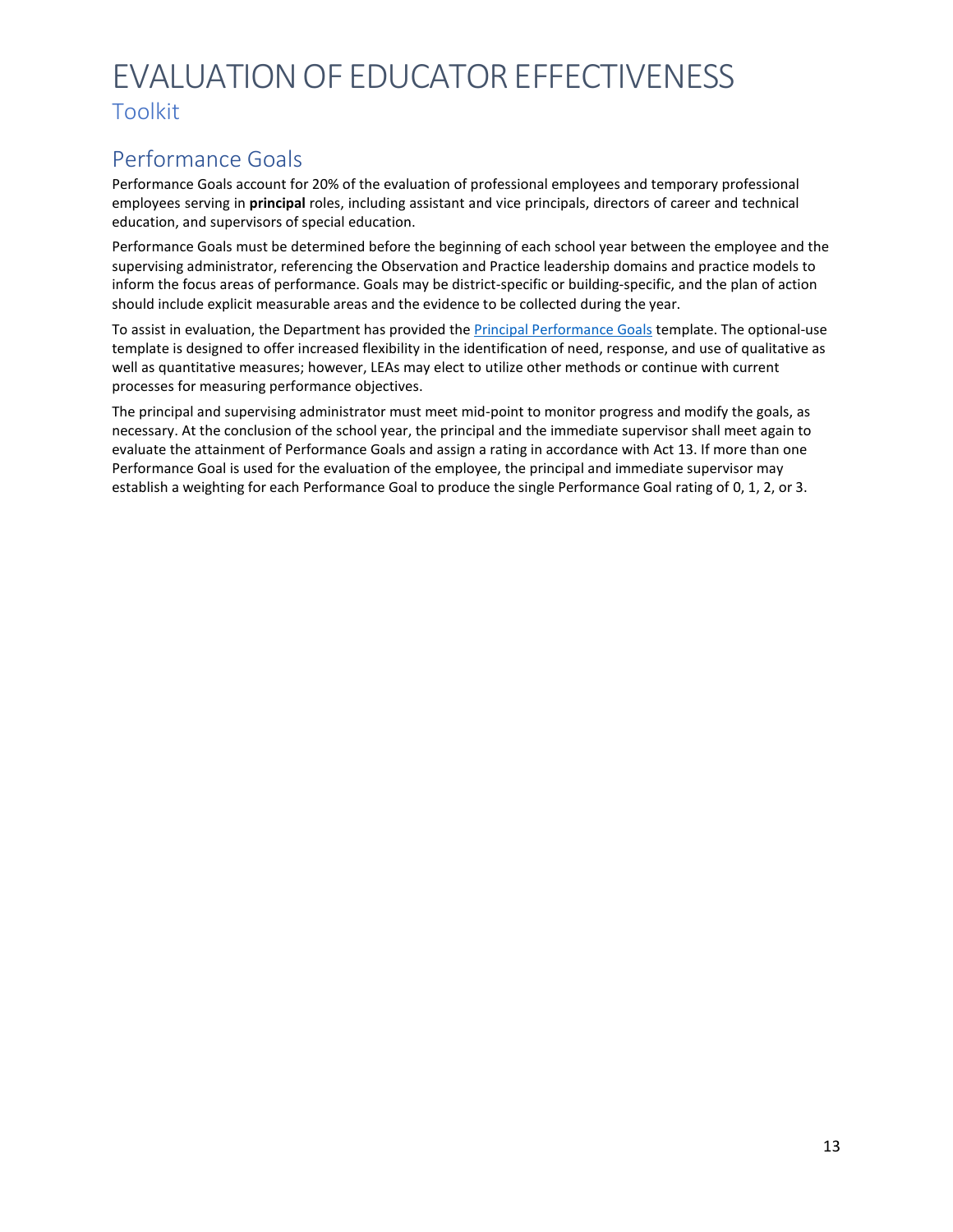# <span id="page-13-0"></span>EVALUATION PROCESS

## <span id="page-13-1"></span>Rating Scale

A rating is assigned to each area of evaluation where the measure is applicable and data are available and attributable to the employee. Each rating is weighted as appropriate to the employee and the sum converted into a single overall performance rating of **Distinguished**, **Proficient**, **Needs Improvement**, or **Failing** as delineated in the table below:

| <b>SUMMATIVE</b><br><b>NUMERICAL RATING</b> | <b>PERFORMANCE</b><br><b>RATING</b> | <b>PERFORMANCE DESCRIPTOR</b>                                                                                      |
|---------------------------------------------|-------------------------------------|--------------------------------------------------------------------------------------------------------------------|
| $2.50 - 3.00$                               | Distinguished                       | performance consistently reflects teaching professional position and<br>placement at the highest level of practice |
| $1.50 - 2.49$                               | Proficient                          | performance consistently reflects practice at a professional level                                                 |
| $0.50 - 1.49$                               | <b>Needs Improvement</b>            | functioning below proficient performance expectations required for<br>continued employment                         |
| $0.00 - 0.49$                               | <b>Failing</b>                      | does not meet performance expectations for the position                                                            |

The number of employees receiving an overall performance rating of Distinguished may not be limited through local policies, guidelines, communications, or practices; nor may an employee be rated Failing or Needs Improvement based solely on student test scores.

## <span id="page-13-2"></span>Satisfactory vs. Unsatisfactory

An overall performance rating of Distinguished or Proficient is considered **Satisfactory**.

An overall performance rating of Needs Improvement is considered **Satisfactory** *unless* the employee received a Needs Improvement rating within the past four years from the same employer for work performed under the same certification area. In that circumstance, the subsequent overall performance rating of **Needs Improvement** is considered **Unsatisfactory**.

An overall performance rating of Failing is considered **Unsatisfactory**.

## <span id="page-13-3"></span>Performance Improvement Plan

Act 13 does not limit an employer's authority to design a [Performance Improvement Plan; h](#page-23-0)owever, an employee who receives an overall performance rating of **Failing** or **Needs Improvement** must participate in a Performance Improvement Plan (PIP) designed by the employer with documented input from the employee. The PIP must:

- $\checkmark$  Provide actionable feedback on the specific domain within the comprehensive observation and practice models that prevented the employee from achieving a Proficient rating, *and*
- $\checkmark$  Identify employer resources to be provided to assist the employee in improving performance, including mentoring, coaching, professional development recommendations, and intensive supervision based on the contents of the rating tool.

# <span id="page-13-4"></span>Rating Frequency

## <span id="page-13-5"></span>Professional Employees

Professional employees who are considered **Satisfactory** *may not be rated more than once* during a school year.

Professional employees who are considered **Unsatisfactory**, however, are *rated at least once* annually. The annual rating is performed using the measures and weighting appropriate to the type of employee evaluated as reflected in rating forms PDE 13-1, PDE 13-2, and PDE 13-3. Any subsequent rating during the same year for a professional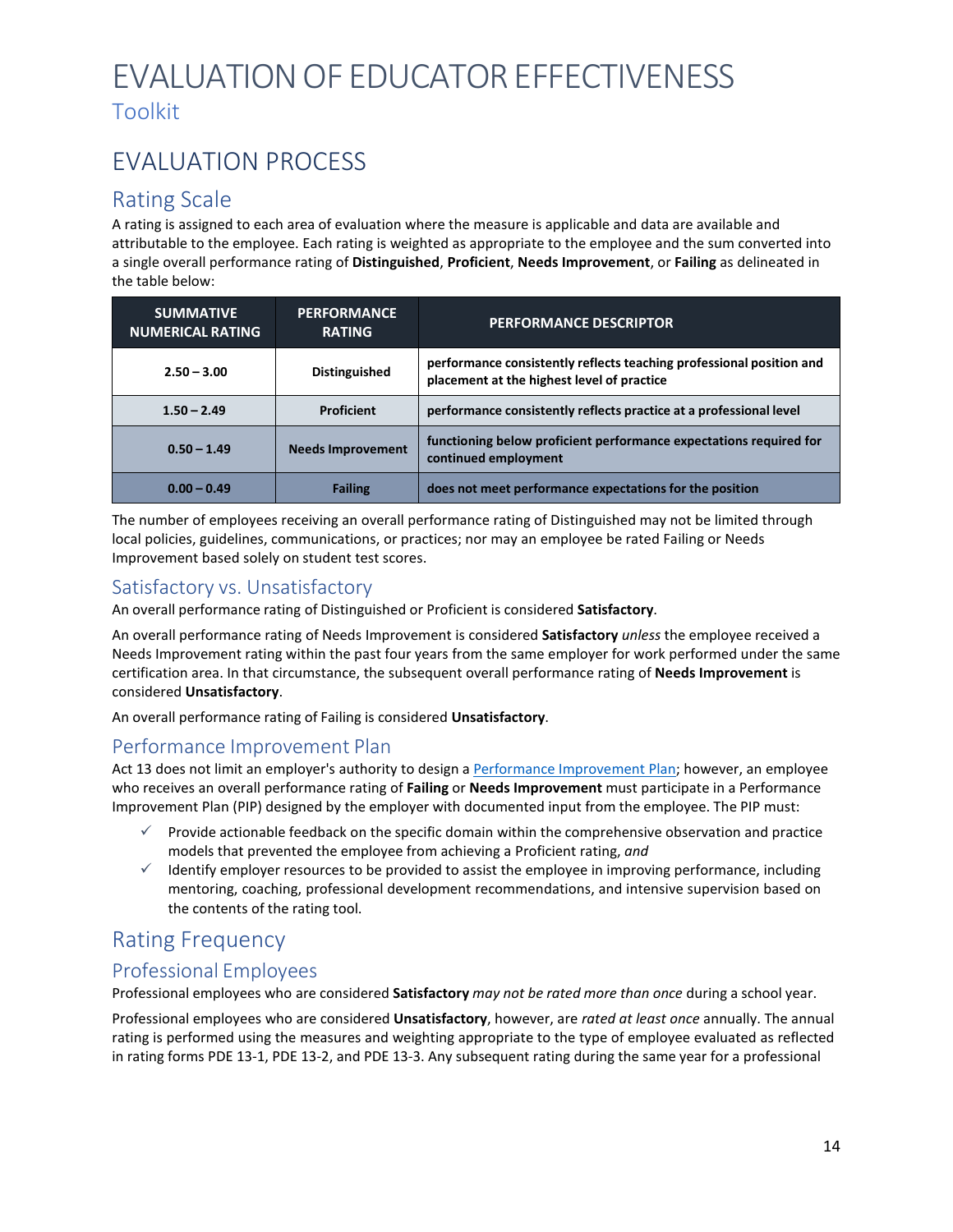employee deemed Unsatisfactory (i.e., an Interim Rating<sup>15</sup>) utilizes 70% Observation & Practice and 30% LEA Selected Measures as reflected in rating form PDE 13-4.

## <span id="page-14-0"></span>Temporary Professional Employees

Temporary Professional Employees (TPEs) must be *rated at least twice* annually.

Both the annual and semi-annual ratings of a TPE serving as a classroom teacher or a non-teaching professional are comprised of 100% Observation & Practice. The annual rating of a temporary professional employee serving in a principal role is comprised of the same measures and weightings as a professional employee serving in a principal role. For a semi-annual rating of the TPE serving in a principal role, LEAs should consult with their solicitors when determining mid-year application of building level data.

## <span id="page-14-1"></span>Rating Protocol

The chief school administrator or the assistant administrator, supervisor, or principal who has supervision over the employee's work performs the employee evaluation and signs the rating form. Unsatisfactory ratings are not valid unless approved and signed by the chief school administrator.

All assigned weightings, ratings, and other information pertinent to the evaluation must be recorded on the rating form. Rating forms must be marked to indicate the employee's status as either a professional employee or a temporary professional employee, the overall performance rating, and whether the final rating is regarded to be Satisfactory or [Unsatisfactory. A](#page-13-2) signed copy of the rating form must be provided to the employee.

Any employee dismissed for unsatisfactory performance must be provided both a completed rating form and the contents of the rating tool, including a description based upon observations of deficiencies in practice supported by detailed anecdotal records that justify the Unsatisfactory rating.

## <span id="page-14-2"></span>Rating Tools

Rating tools, forms, and related documents provided by the Department for Evaluation of Educator Effectiveness are available at <https://bit.ly/PAedEffective> and [https://pdesas.org/EducatorFrameworks/Educator](https://pdesas.org/EducatorFrameworks/EducatorEffectiveness/) Effectiveness.

At the request of an LEA, the DepartmentPDE will review for approval a[n alternative rating tool](https://www.education.pa.gov/Teachers%20-%20Administrators/Educator%20Effectiveness/Pages/AlternateSystem.aspx) that has been authorized by the LEA governing board and that meets or exceeds the measures of effectiveness established by the Department. All evaluations of educator effectiveness must be conducted using rating forms either developed or approved by the Department.

# <span id="page-14-3"></span>Maintaining Records & Reporting Data

LEAs must establish a permanent record system containing the ratings for each employee within the LEA. Employees may not be dismissed for unsatisfactory performance unless rating records have been kept on file by the LEA. Employee rating forms are *not* subject to disclosure under the Right-to-Know Law nor are they submitted to the Department.

## <span id="page-14-4"></span>Educator Effectiveness Annual Report

Mid-January, LEAs must complete the Educator Effectiveness Annual Report in th[e Future Ready Comprehensive](https://www.education.pa.gov/Teachers%20-%20Administrators/Comprehensive%20Planning/Pages/default.aspx) [Planning Portal \(FRCPP\), p](https://www.education.pa.gov/Teachers%20-%20Administrators/Comprehensive%20Planning/Pages/default.aspx)roviding aggregate numbers of professional employees and temporary professional employees serving as classroom teachers, principals, and non-teaching professionals who were rated as Distinguished, Proficient, Needs Improvement, or Failing and who were deemed Satisfactory or Unsatisfactory for the prior school year.

<span id="page-14-5"></span><sup>&</sup>lt;sup>15</sup> Interim ratings are *not* mandated (see **Interim [Evaluations](#page-5-0)** for more information).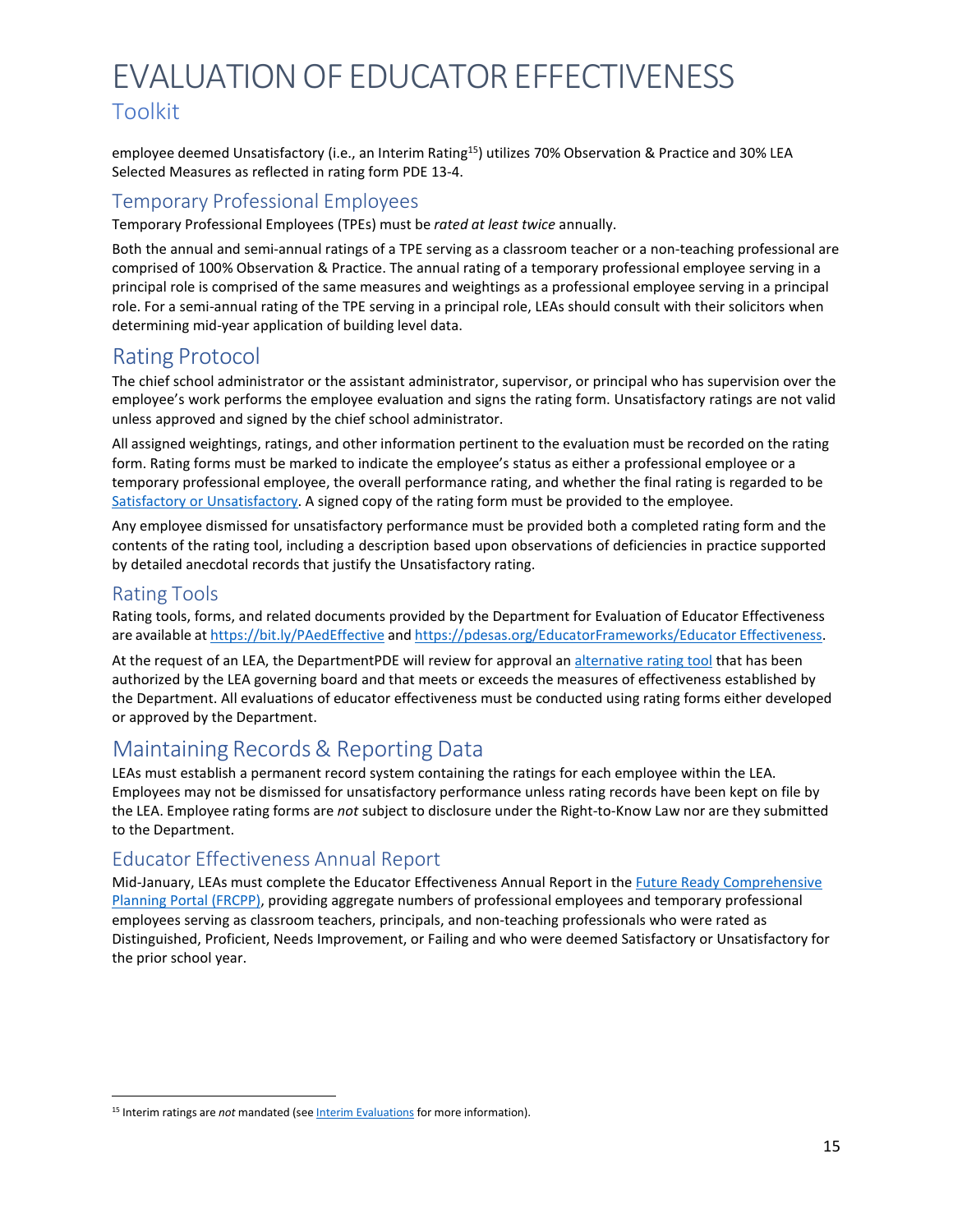To meet federal ESSA requirements, LEAs also must submit the aggregate numbers of classroom teachers found to be Effective or Ineffective using the individual ratings for Domains II (30%), III (30%), and IV (20%) and LEA Selected Measures (20%) and converting the result as follows:

| <b>NUMERICAL SCORE</b> | <b>ESSA PERFORMANCE RATING</b> |
|------------------------|--------------------------------|
| $2.00 - 3.00$          | Effective                      |
| $0.00 - 1.99$          | Ineffective                    |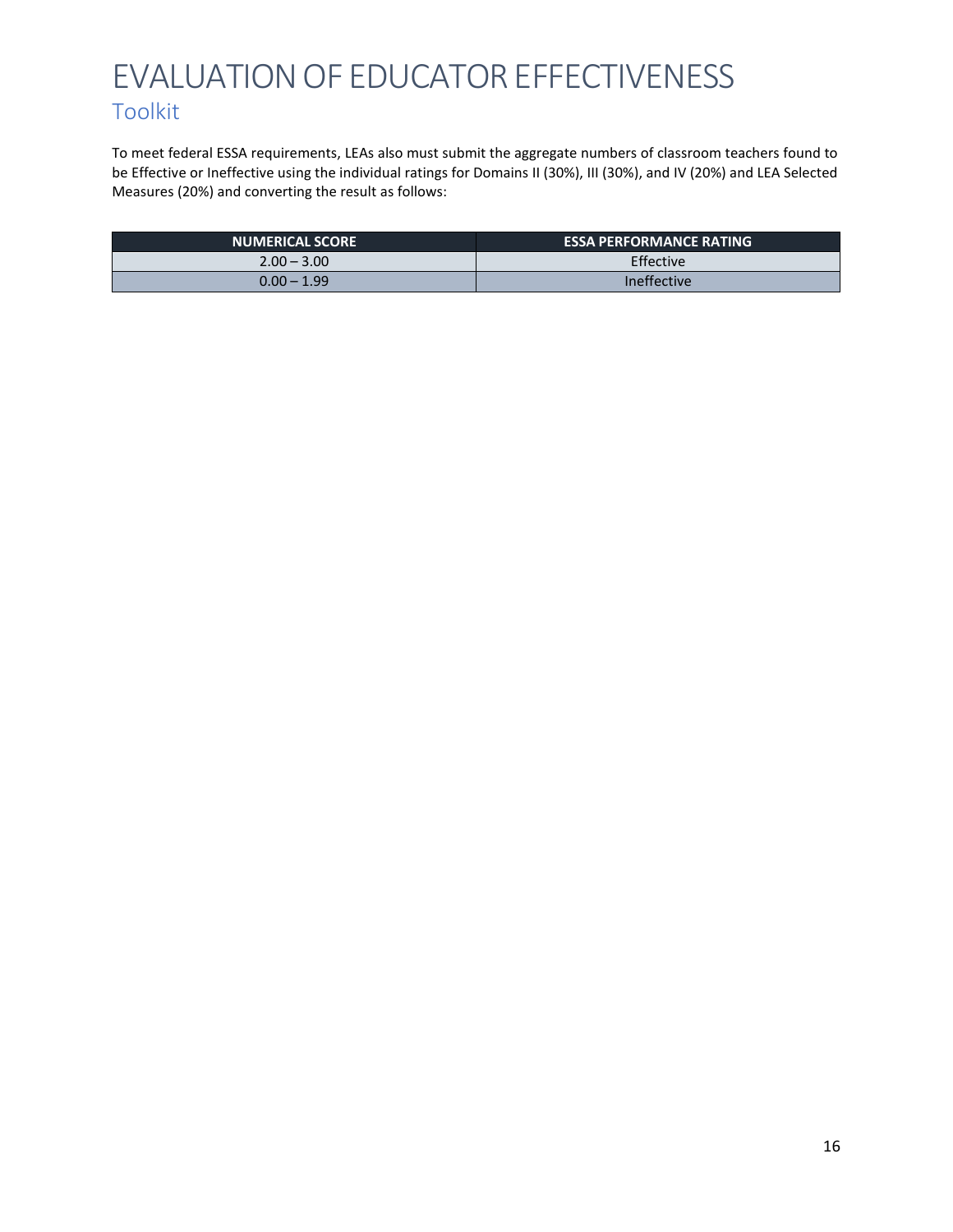# <span id="page-16-0"></span>TRAINING & PROFESSIONAL DEVELOPMENT

## <span id="page-16-1"></span>Training Requirements

The only training requirements delineated in Act 13 are as follows:

- **Local induction programs** must be updated to incorporate training on Educator Effectiveness inclusive of the consistent use of quality evaluation data. To satisfy this requirement:
	- Inductees may complete either a locally provided training or the appropriate 5-hour Act 48 course available via the SAS PD [Center.](https://pdc.pdesas.org/User/Login?ReturnUrl=%2fCourse%2fCourseCatalog)
- **Temporary Professional Employees** (TPEs) serving as classroom teachers or as non-teaching professionals must participate in training on Educator Effectiveness **during their probationary period**. To satisfy this requirement:
	- TPEs may complete either a locally provided training or the appropriate 5-hour Act 48 course available via the SAS PD [Center.](https://pdc.pdesas.org/User/Login?ReturnUrl=%2fCourse%2fCourseCatalog)
- **Newly appointed principals** must participate in training on Educator Effectiveness **within the first six months of appointment**. To satisfy this requirement:
	- Principals, assistant principals, vice principals, and directors of career and technical education must complete the 30-hour [PIL course](https://www.education.pa.gov/Teachers%20-%20Administrators/PA%20Inspired%20Leaders/Schedules/Pages/default.aspx) *Act 13 & Beyond: School Leaders Driving Instructional Excellence*, for which they will receive Act 45 credit.
	- Supervisors of special education may complete either the 30-hour [PIL course](https://www.education.pa.gov/Teachers%20-%20Administrators/PA%20Inspired%20Leaders/Schedules/Pages/default.aspx) *Act 13 & Beyond: School Leaders Driving Instructional Excellence*, for which they will receive Act 48 credit, or the appropriate 5-hour Act 48 course available via the SAS PD [Center.](https://pdc.pdesas.org/User/Login?ReturnUrl=%2fCourse%2fCourseCatalog)
- **All professional employees** serving as classroom teachers, non-teaching professionals, and principals must complete a condensed Educator Effectiveness training **every seven years**.

To assist LEAs, the Department partnered with Allegheny Intermediate Unit 3 (AIU3) to provid[e resources,](https://www.pdesas.org/Frameworks/TeacherFrameworks/TeacherEffectiveness/) including presentation slide decks and guides, that may be adopted or adapted for local training.

Although Act 13 does not mandate training other than the requirements listed above, LEAs are encouraged to support transparency by minimally communicating changes to the Educator Effectiveness system prior to evaluation of impacted personnel.

# <span id="page-16-2"></span>Professional Development Opportunities

The Professional Development (PD) Center in the Department'[s Standards Aligned System \(SAS\)](https://pdesas.org/) portal offers four 5-hour asynchronous facilitated courses designed to address the impact of Act 13 on the Educator Effectiveness Evaluation system:

- *Educator Effectiveness: Classroom Teachers*
- *Educator Effectiveness: Other Non-Teaching Professionals & Educational Specialists*
- *Educator Effectiveness: Non-Teaching Professional Supervisors*
- *Educator Effectiveness: Supervisors of Special Education*

In addition, approximately 60 Act 48 programs focusing on the domains of practice contained within the framework for evaluating classroom teacher effectiveness have been refreshed to reflect the new guidelines pursuant to Act 13. The asynchronous, facilitated programs range from five to 10 hours, depending on the complexity of the content, and Act 48 hours should be reflected in Pennsylvania's Professional Education Record Management System (PERMS) four weeks after successful course completion.

Courses and programs are accessible at no-cost to registered users in the PD Center located under SAS Tools.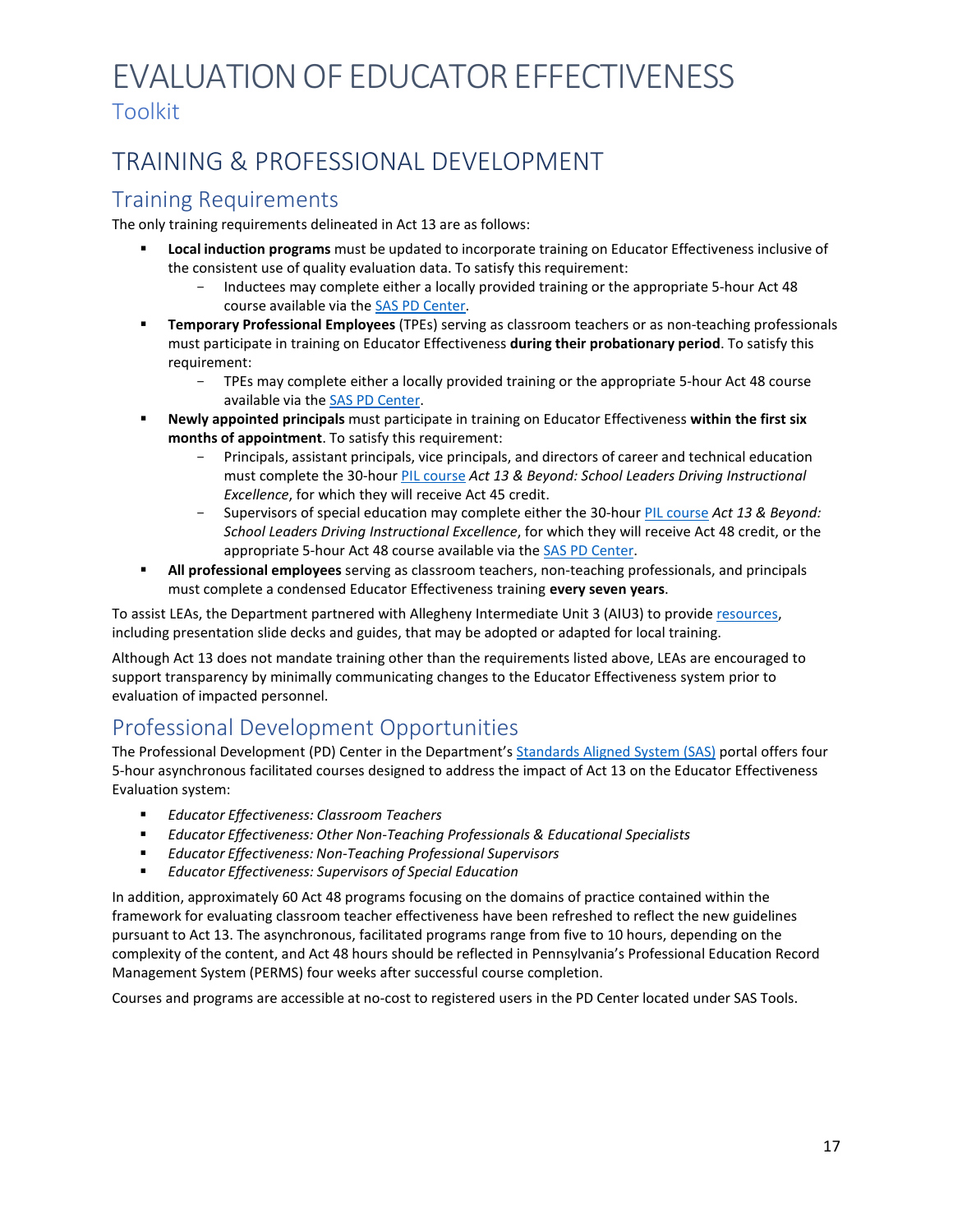# <span id="page-17-0"></span>RESOURCES

# <span id="page-17-1"></span>Rating Tools

Four rating tools, comprised of instructions and forms, have been provided by the Department to function as *summary* records in the evaluation of the effectiveness of professional employees and temporary professional employees. Assigned weighting, ratings, and other information pertinent to the evaluation must be recorded on the rating form, with supporting evidence maintained as part of the permanent evaluation record system.

- **PDE 13-1 (Classroom Teacher)**
	- PDE 13-1 PE: for the annual evaluation of a professional employees serving as classroom teachers
	- PDE 13-1 TPE: for the annual/semi-annual evaluation of temporary professional employees serving as classroom teachers
- **PDE 13-2 (Principal)**: for the annual evaluation of professional employees and the annual/semi-annual evaluation of temporary professional employees serving as principals (including assistant and vice principals, directors of career and technical education, and supervisors of special education)
- **PDE 13-3 (Non-Teaching Professional)**
	- PDE 13-3 PE: for the annual evaluation of professional employees serving as non-teaching professionals
	- PDE 13-3 TPE: for the annual/semi-annual evaluation of temporary professional employees serving as non-teaching professionals
- **PDE 13-4 (Interim Rating):** for the optional, interval evaluation of professional employees deemed Unsatisfactory on the last annual evaluation

The rating tools are not intended to establish mandates or requirements for the formative process of supervising employees or to limit or constrain the authority of the chief school administrator of an LEA to initiate and take action on a personnel matter, including dismissal of an employee, based on information and data available at the time of the action.

## <span id="page-17-2"></span>Rating Tool Conversions

The rating tools utilize the following table formulae to convert numerical values for the purposes of calculating a final performance rating.

All quantitative data displays to two decimal places in the rating tools. Where the true value is different than that which is displayed (e.g., a real value of 1.494 and a displayed value of 1.49), the true value is used to determine a single, summative rating for the area of evaluation represented by the worksheet. The single, summative rating for each area of evaluation is truncated to three decimal places then rounded to two decimal places using conventional rules prior to populating the summary rating form worksheet.

Where necessary, the final summary rating is also truncated to three decimal places then rounded to two decimal places using conventional rules prior to determining a final performance rating of Distinguished, Proficient, Needs Improvement, or Failing.

| DLJ IU UTJ JUALE JUUNE      |                            |                         |
|-----------------------------|----------------------------|-------------------------|
| <b>BUILDING LEVEL SCORE</b> | <b>CONVERSION FORMULA</b>  | 0 – 3 SCALE SCORE RANGE |
| $90.00 - 100.00$            | $(BLS*.05) - 2.0$          | $2.50 - 3.00$           |
| $70.00 - 89.99$             | $(BLS*.0495248) - 1.96673$ | $1.50 - 2.49$           |
| $60.00 - 69.99$             | $(BLS*.0990991) - 5.44595$ | $0.50 - 1.49$           |
| $00.00 - 59.99$             | BLS*.00816803              | $0.00 - 0.49$           |

BLS TO 0-3 SCALE SCORE

#### O&P RATING TO BLS

| <b>OBSERVATION &amp; PRACTICE RATING</b> | <b>CONVERSION FORMULA</b>                | <b>BUILDING LEVEL SCORE</b> |
|------------------------------------------|------------------------------------------|-----------------------------|
| $2.50 - 3.00$                            | $(O&P \text{ Rating*20}) + 40$           | $90.0 - 100.00$             |
| $1.50 - 2.49$                            | $(O&P \text{ Rating*20.1919}) + 39.7121$ | $70.0 - 89.99$              |
| $0.50 - 1.49$                            | (O&P Rating*10.0909) + 54.9545           | $60.0 - 69.99$              |
| $0.00 - 0.49$                            | <b>O&amp;P Rating*122.429</b>            | $00.0 - 59.99$              |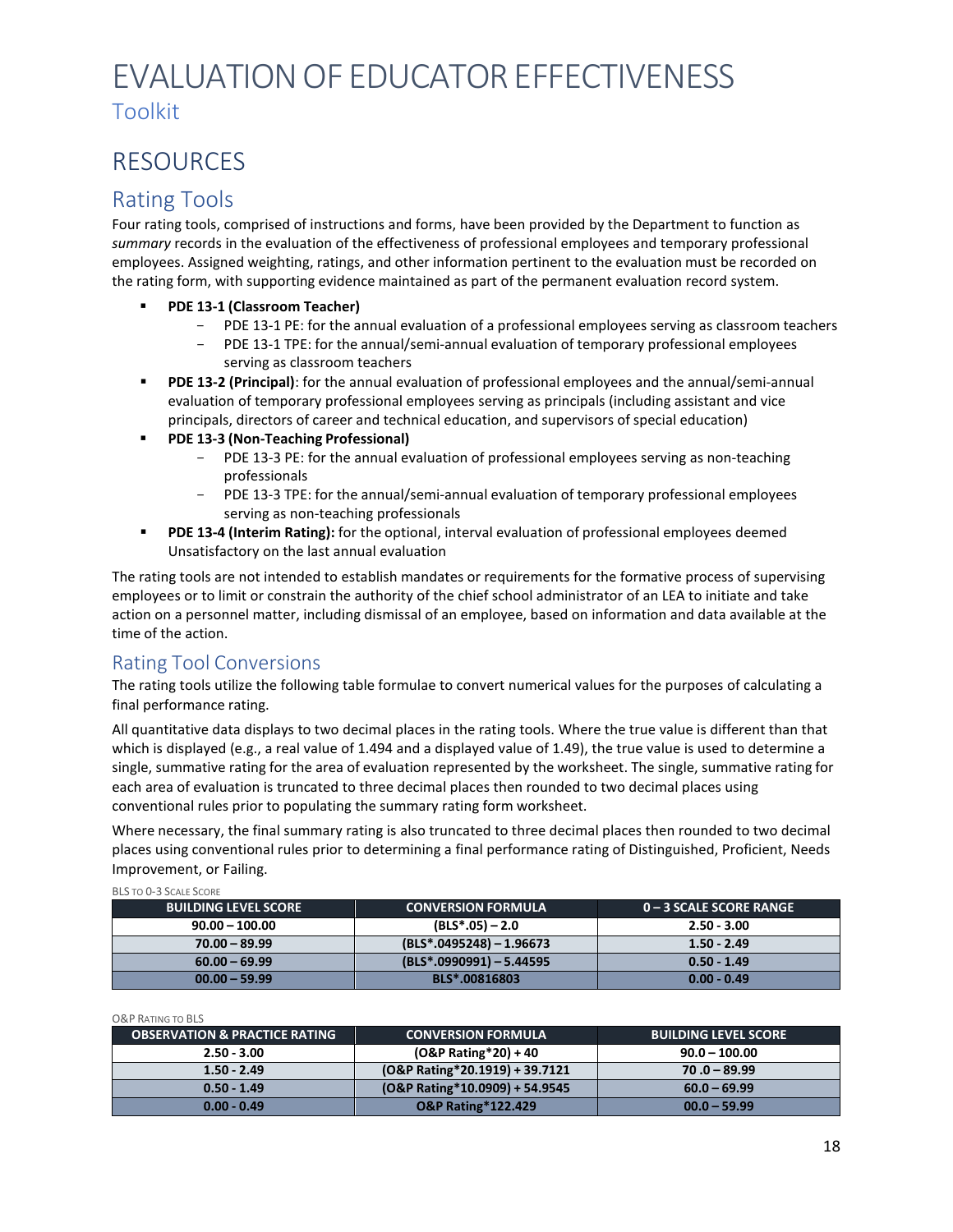NOTE: The conversion result is truncated and rounded to produce an outcome comparable to a BLS.

#### PVAAS SCORE TO 0-3 SCALE SCORE

| <b>PVAAS SCORE</b> | <b>CONVERSION FORMULA</b>        | . 0 – 3 SCALE SCORE RANGE ' |
|--------------------|----------------------------------|-----------------------------|
| $90.00 - 100.00$   | (PVAAS Score*.05) - 2.0          | $2.50 - 3.00$               |
| $70.00 - 89.99$    | (PVAAS Score*.0495248) - 1.96673 | $1.50 - 2.49$               |
| $60.00 - 69.99$    | (PVAAS Score*.0990991) - 5.44595 | $0.50 - 1.49$               |
| $00.00 - 59.99$    | <b>PVAAS Score*.00816803</b>     | $0.00 - 0.49$               |

NOTE: For the conversion to result in the 0-3 Scale Score Range as displayed, the PVAAS Score cannot exceed two decimal places. The conversion result is truncated and rounded to produce an outcome of comparable value to other teacher-specific measures.

#### ASSESSMENTS % TO 0-3 SCALE SCORE

| <b>% PROFICIENT OR ADVANCED</b> | ∣ 0 − 3 SCALE SCORE , |
|---------------------------------|-----------------------|
| $95.00 - 100.00\%$              | 3.00                  |
| $90.00 - 94.99%$                | 2.50                  |
| $80.00 - 89.99%$                | 2.00                  |
| $70.00 - 79.99%$                | 1.50                  |
| $65.00 - 69.99%$                | 1.00                  |
| $60.00 - 64.99%$                | 0.50                  |
| <b>Below 60.00%</b>             | 0.00                  |

NOTE: Where attributable, the Proficient/Advanced % is available on the Value-Added Teacher Report in PVAAS. Alternatively, LEAs may use a teacher/student roster, a locally-established n-count, and assessment data provided by the Department via Data Interaction/eMetric or the District/Student Data File to inform this measure of evaluation.

#### 0-3 SCALE SCORE TO PERFORMANCE RATING

| <b>NUMERICAL SCORE</b> | <b>PERFORMANCE RATING</b> |
|------------------------|---------------------------|
| $2.50 - 3.00$          | <b>Distinguished</b>      |
| $1.50 - 2.49$          | Proficient                |
| $0.50 - 1.49$          | <b>Needs Improvement</b>  |
| $0.00 - 0.49$          | <b>Failing</b>            |

## <span id="page-18-0"></span>Frameworks for Observation & Practice

In accordance with Act 13, the Pennsylvania Department of Education collaborated with various stakeholder groups and consulted with the American Institute for Research to refresh the frameworks for observation and practice provided for the evaluation of educator effectiveness under Act 82. The revised frameworks remain consistent with the original paradigms but include newly incorporated references to commonwealth priorities as delineated in Pennsylvania's ESSA Consolidated State Plan:

- Practices that support **equity** in education (i.e., ensuring every child has an equal chance for success).
- Practices that support **cultural competence** in education (i.e., valuing the diversity among students and designing an educational system to serve all).
- Practices that encourage **inclusion** in education (i.e., providing students with special needs the same educational setting as non-disabled peers, where appropriate).
- **Practices that foster social and emotional learning** (i.e., the process by which students understand and manage emotions and their effect on relationships and decisions).
- Practices that further **career readiness** (i.e., attainment of broad competencies for a successful transition to the workplace).
- Practices that encompass **research-based strategies** (e.g., scaffolding or project-based learning).
- Practices that facilitate synchronous and asynchronous **remote learning** (i.e., when a student is not physically present in a traditional classroom).

There are three frameworks for observation and practice: Classroom Teacher, Principal, and Non-Teaching Professional. The framework for the evaluation of Principals is designed for use with other school leaders as well as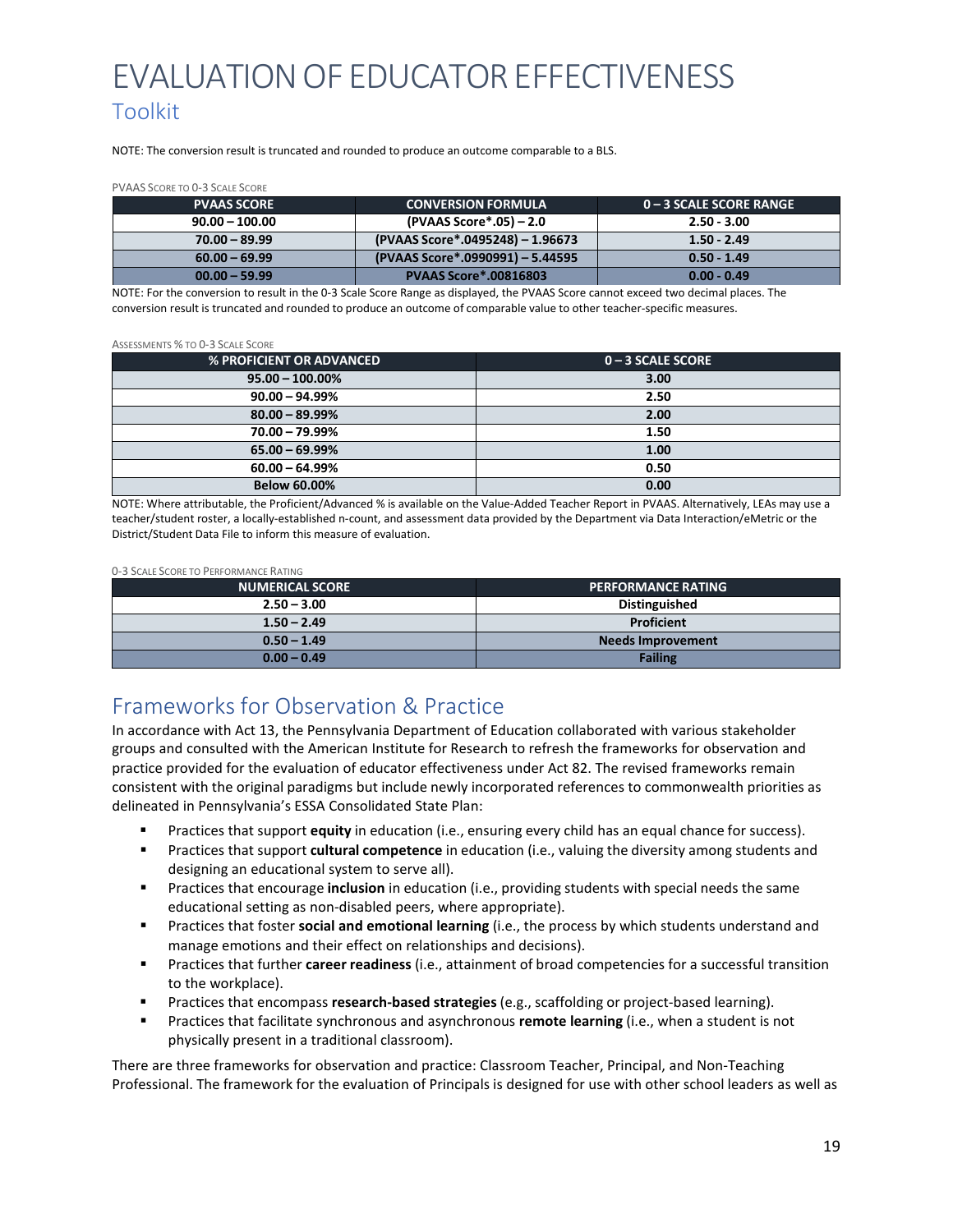## Toolkit

supervisors. The framework for the evaluation of Non-Teaching Professionals (NTPs) offers slight modifications in the embedded practice models to assist in rating NTPs with disparate roles and certifications/licensures.

- **[Framework](https://www.pdesas.org/Frameworks/TeacherFrameworks/TeacherEffectiveness/) for Classroom Teacher**
- **[Framework for](https://www.pdesas.org/Frameworks/TeacherFrameworks/TeacherEffectiveness/) Principal**
- **Framework for [Non-Teaching](https://www.pdesas.org/Frameworks/TeacherFrameworks/TeacherEffectiveness/) Professional**
	- Instructional Technology Specialist
	- School Counselor
	- School Health Specialist (Nurse, Dental Hygienist)
	- School Psychologist
	- School Social Worker/Home & School Visitor
	- School Speech & Language Pathologist
	- Other Non-Teaching Professional

## <span id="page-19-0"></span>Approved Alternate Frameworks

As with evaluation under Act 82, the Department has pre-approved<sup>16</sup> the following alternate frameworks for the purpose of assigning a rating to the Observation & Practice measure:

- Danielson Framework for Teaching 2011© (The Danielson Group)
- **•** Danielson Framework for Teaching 2013<sup>©</sup> (The Danielson Group)

Local consideration should be given as to how alternate practice models support the commonwealth priorities delineated above and represented i[n Title 22 Chapter 19; t](http://www.pacodeandbulletin.gov/Display/pacode?file=/secure/pacode/data/022/chapter19/chap19toc.html&d)herefore, LEAs may reference companion resources that focus on specific practices, such a[s Danielson's Framework for <Remote> Teaching, t](https://danielsongroup.org/)o supplement, though not supplant, the use of an approved alternate framework in evaluation.

LEAs opting to utilize any of the above bulleted alternate observational frameworks in lieu of a [PDE-provided](https://www.pdesas.org/Frameworks/TeacherFrameworks/TeacherEffectiveness/) [framework](https://www.pdesas.org/Frameworks/TeacherFrameworks/TeacherEffectiveness/) are not required to obtain permission from the Department. However, LEAs seeking to develop or employ other frameworks or to modify PDE-provided or approved frameworks must request approval of an [alternate rating system; t](https://www.education.pa.gov/Teachers%20-%20Administrators/Educator%20Effectiveness/Pages/AlternateSystem.aspx)he application must demonstrate the alternate system meets or exceeds the effectiveness of the PDE-provided or approved frameworks and aligns to the weightings of the measure per Act 13.

NOTE: The Department has not pre-approved alternate frameworks for the evaluation of Non-Teaching Professionals and Principals; however, for evaluations performed during the transition year of 21/22, LEAs may utilize the frameworks approved by the Department for use under Act 82.

# <span id="page-19-1"></span>Performance Templates

Similar to the process under Act 82, three templates are provided to facilitate local evaluation of performance measures. Unlike the process under Act 82, use of the templates is *optional* for evaluation under Act 13.

The customizable templates offer increased flexibility in the identification of need, response, and use of qualitative as well as quantitative measures; however, LEAs may elect to utilize other methods or continue with current processes for measuring objectives. Whichever approach is chosen, LEAs *must* assign a rating of 0, 1, 2, or 3 in accordance with Act 13 for the required area of evaluation of educator effectiveness.

Two are **Student Performance Measure** (SPM) templates, designed to align the identified student challenge or need to related school-level objectives and/or LEA-level priorities, encourage instructional innovation, and improve educator practice.

- **The [SPM: IEP Goals Progress template](https://www.pdesas.org/Frameworks/TeacherFrameworks/TeacherEffectiveness/) may be used in the evaluation of a professional employee serving** as a classroom teacher, where the teacher-specific data are *available and directly attributable* to the employee (see [IEP Goals](#page-10-0) Progress for more information).
- **The [SPM: LEA Selected Measure template](https://www.pdesas.org/Frameworks/TeacherFrameworks/TeacherEffectiveness/) may be used in the evaluation of a professional employee** serving as a classroom teacher (see **LEA Selected [Measures](#page-11-0)** for more information).

<span id="page-19-2"></span> $16$  Due to superannuation, Danielson Framework for Teaching 2007<sup>©</sup> (ASCD) is not an approved alternate framework under Act 13.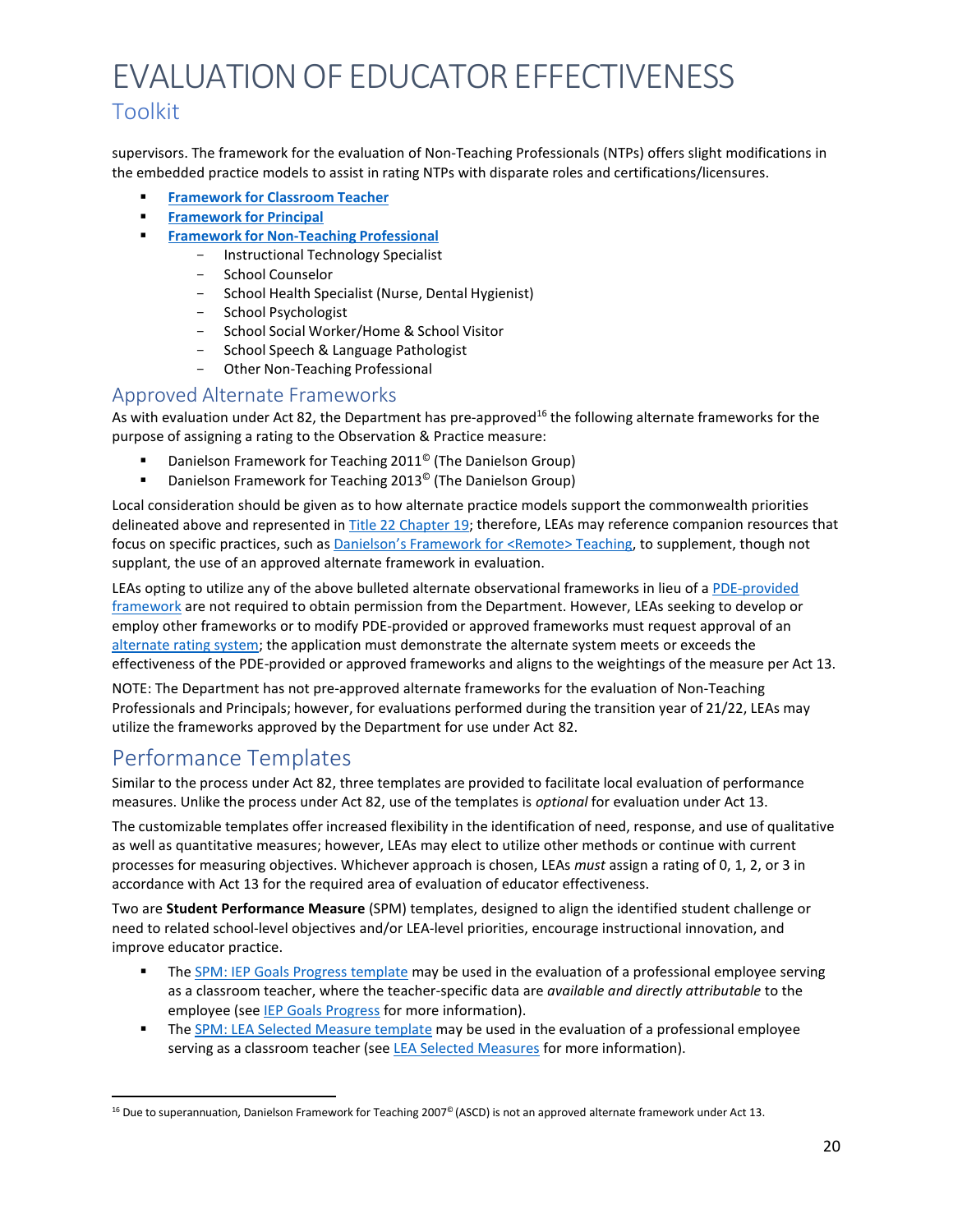- The template also may be used during the **[Interim Evaluation](#page-5-0)** of a professional employee serving as a classroom teacher, principal, or non-teaching professional whose performance was previously deemed Unsatisfactory.

The **Principal Performance Goals** template is designed to facilitate active participation in the evaluation process while improving the school leader's effectiveness and fostering collaboration.

The [Principal Performance Goals template](https://www.pdesas.org/Frameworks/TeacherFrameworks/TeacherEffectiveness/) may be used in the evaluation of a professional employee or temporary professional employee serving in a principal role, including an assistant principal, vice principal, director of career and technical education, and supervisor of special education (see [Performance Goals](#page-12-0) for more information).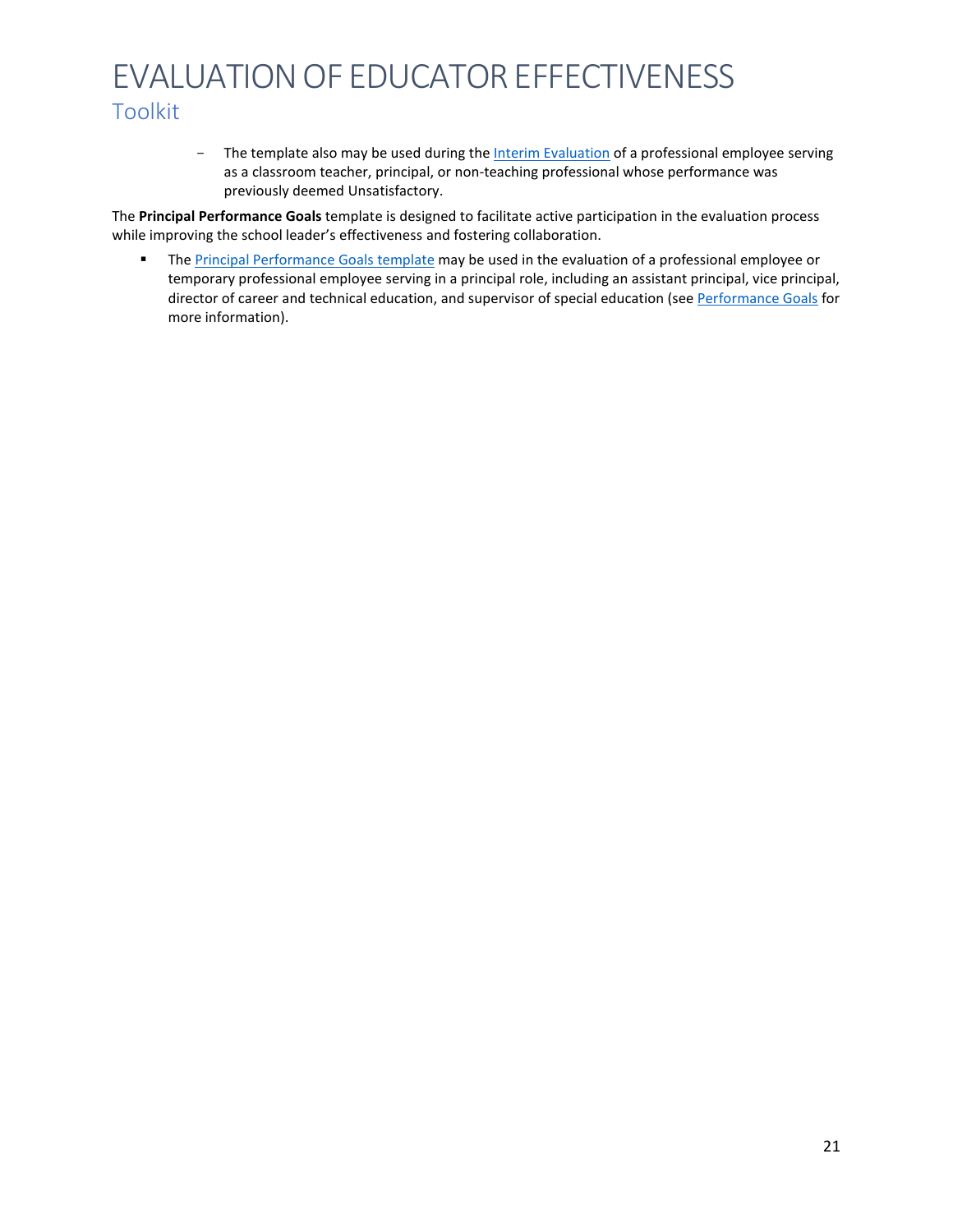# <span id="page-21-0"></span>REFERENCES

# <span id="page-21-1"></span>Definitions & Terms

The following are definitions and terms excerpted from Pa. Act 13 of 2020 and Title 22 Chapter 19 of the Pennsylvania Code:

#### **Assessment**

The Pennsylvania System of School Assessment test, the Keystone Exams or another test established by the State Board of Education or approved by an act of the General Assembly to meet the requirements of section 2603- B(d)(10)(i) of the Public School Code (24 P.S. § 26-2603-B(d)(10)(i)) and the requirements of the Every Student Succeeds Act (Pub. L. No 114-95) or its successor statute or required to achieve other standards established by the Department for the school or school district.

#### **Attendance Rate**

The Average Daily Attendance (ADA) divided by the Average Daily Membership (ADM), where:

(1) ADA is the total number of days of student attendance divided by the total number of days in the regular school year.

(2) ADM is the total number of days enrolled (days present plus days absent) divided by the actual total number of student days in the regular school year.

### **Building**

A school or configuration of grades assigned a unique four-digit identification number by the Department.

#### **Challenge Multiplier**

An adjustment of the building level score by adding points based on the percentage of economically disadvantaged students enrolled in the school.

#### **Chief School Administrator**

An individual employed as a school district superintendent, an executive director of an intermediate unit, or an administrative director of an area career and technical school.

#### **Classroom Teacher**

A professional or temporary professional employee who provides direct instruction to students related to a specific subject or grade level.

#### **Classroom Walk-Through**

An observational classroom visit by an evaluator to observe an employee for the purpose of gathering evidence and artifacts to inform the employee's rating.

#### <span id="page-21-2"></span>**Comprehensive Classroom Observation**

An observational classroom visit that includes a pre-conference and post-conference between an evaluator and an employee which may be conducted by telephone or videoconferencing. Upon the mutual agreement of both an evaluator and a professional employee, the requirement of a post-conference may be waived for extenuating circumstances, if the evaluator places written documentation of the comprehensive classroom observation in the professional employee's file. If the extenuating circumstances are raised by the evaluator, a professional employee who does not receive a post-conference shall not receive a rating of needs improvement or failing on the comprehensive classroom observation component of an evaluation. The requirement of a post-conference shall not be waived for a temporary professional employee.

#### **Data-Available Teacher**

A classroom teacher who is a professional employee teaching English, language arts, mathematics, science, or other content areas as assessed by an Assessment, including the Pennsylvania System of School Assessment (PSSA) and Keystone Exams.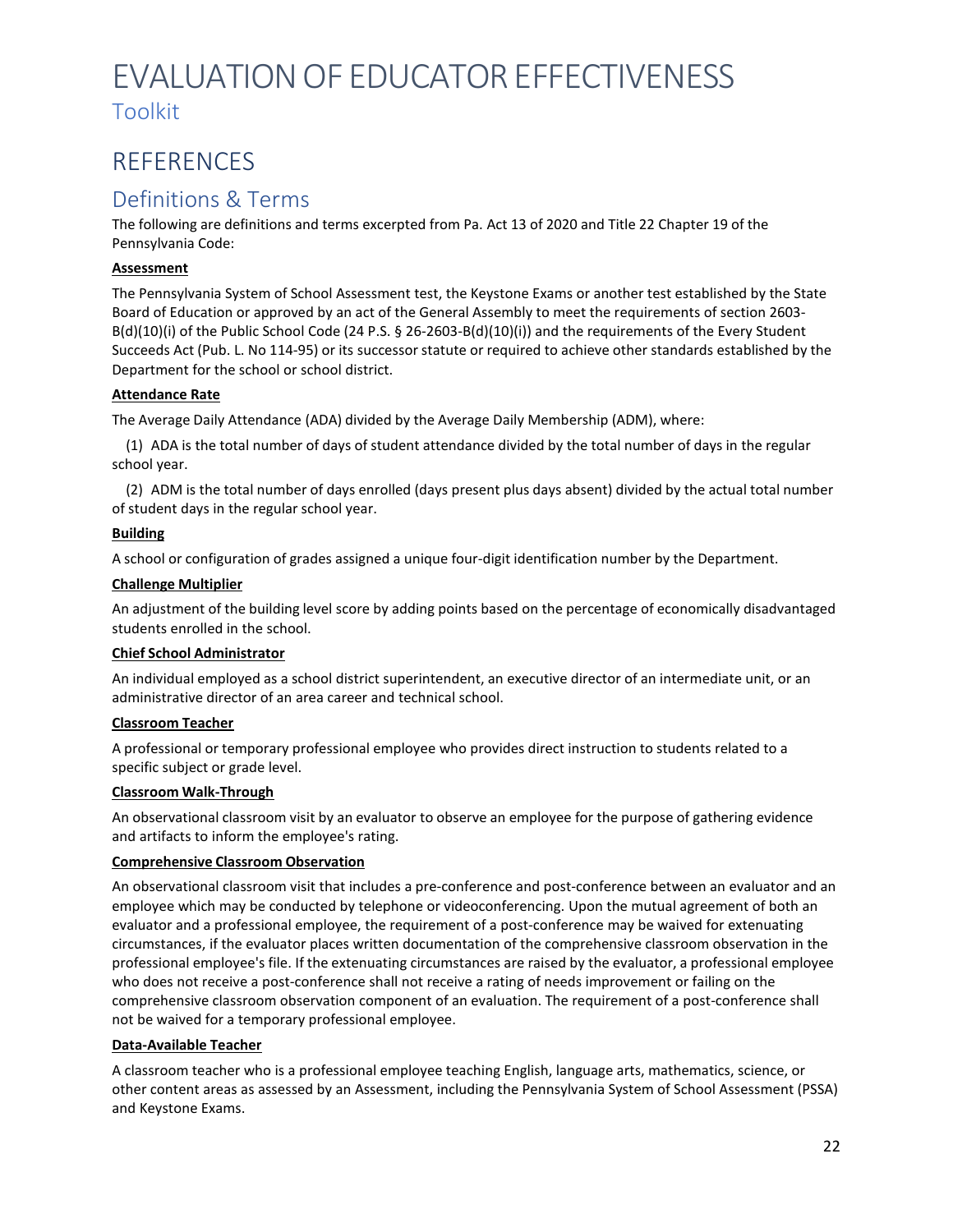#### **Department**

The Department of Education of the Commonwealth.

#### <span id="page-22-0"></span>**Differentiated Supervision**

A system of supervision of professional employees that:

(1) Involves a multi-year cycle in which supervisors complete a comprehensive classroom observation for one annual rating in the professional employee's supervision cycle and in the other years of the cycle collaborate with the professional employee to differentiate supervision by developing individualized goals, learning activities, and measures for the professional employee's growth in one or more areas listed in section 1138.3(a)(1) or (b)(1) of the Public School Code (24 P.S. §§ 11-1138.3(a)(1)) or (b)(1)), a nonteaching professional employee's growth in one or more areas listed in section 1138.5(a) or (b) of the Public School Code (24 P.S. §§ 11-1138.5(a) or (b)).

(2) Is offered only to professional employees who received a proficient or distinguished annual rating in both of the 2 immediately preceding years and is not offered to temporary professional employees.

(3) Is optional for the employer and the professional employee.

(4) In any year in which the professional employee does not receive a comprehensive classroom observation, uses data sources and data collection strategies designed to measure a professional employee's progress toward the professional employee's individualized professional goals.

(5) Allows a supervisor to move a professional employee out of individualized professional goals, activities and measures and into comprehensive classroom observation at any time.

(6) Allows a professional employee to move out of individualized professional goals, activities and measures and enter comprehensive classroom observation at any time.

#### **District-Designed Measures and Examinations**

Methods for evaluating student performance created or selected by a local education agency (LEA).

#### <span id="page-22-1"></span>**Economically Disadvantaged**

The status of a student as reported by a school district, intermediate unit, or area career and technical school through the Pennsylvania Information Management System (PIMS) and determined based upon poverty data sources such as eligibility for Temporary Assistance for Needy Families, Medicaid, or free or reduced-price lunch, census data, residence in an institution for the neglected or delinquent, or residence in a foster home.

#### **Educational Specialist**

A person who holds an educational specialist certificate issued by the Commonwealth, including but not limited to, a certificate in the area of elementary school counselor, secondary school counselor, social restoration, school nurse, home and school visitor, school psychologist, dental hygienist, instructional technology specialist or nutrition service specialist.

#### **Evaluator**

Includes the chief school administrator or the chief school administrator's designee who is an assistant administrator, supervisor or principal, has supervision over the work of the professional employee or temporary professional employee being rated and is directed by the chief school administrator to perform the rating.

#### **Graduation Rate**

The rate submitted by the Department under the Every Student Succeeds Act State plan that represents the percentage of students in a school who earn a high school diploma within 4 years.

#### **Growth**

Calculated in the Pennsylvania Value-Added Assessment System (PVAAS) using longitudinal assessment data, growth reflects the level of evidence that a school's students achieved the expected level of advancement over the academic year.

#### **IEP Goals Progress**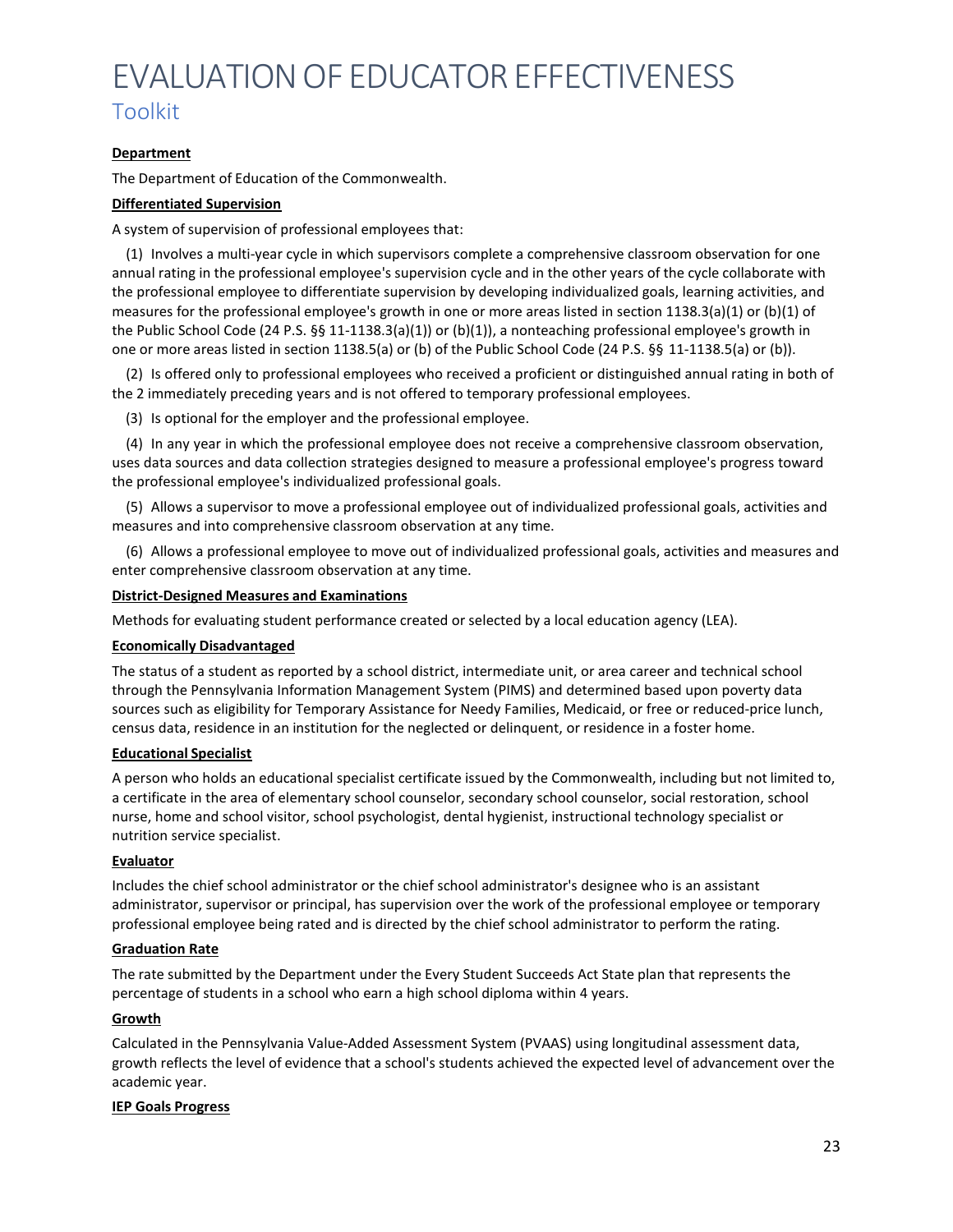A measure of growth and student performance for special education students as established in Individualized Education Program (IEP) plans by the LEA IEP team.

#### **Keystone Exam**

An assessment developed or caused to be developed by the Department under 22 Pa. Code § 4.51 (relating to State assessment system).

#### **LEA**

A Local Education Agency, including a school district, area career technology and technical center, and intermediate unit, which is required to use a rating tool established under sections 1138.1—1138.16 of the Public School Code (24 P.S. §§ 11-1138.1—11.1138.16).

#### **Locally Developed School District Rubrics**

Measures of student performance created or selected by an LEA.

#### **Non-Data-Available Teacher**

A Classroom Teacher teaching in a content area not assessed by an Assessment.

#### **Non-Teaching Professional (NTP) Employee**

An educational specialist or a professional employee or temporary professional employee who provides services and who is not a classroom teacher.

#### **PVAAS**

Pennsylvania Value-Added Assessment System—A statistical analysis established in compliance with 22 Pa. Code § 403.3 (relating to single accountability system) and used to measure the influence of a district, school, or teacher on the academic progress rates of groups of students from year to year. PVAAS data are made available by the Department under section 221 of the Public School Code (24 P.S. § 2-221).

#### <span id="page-23-0"></span>**Performance Improvement Plan**

A plan, designed by an LEA with documented input of the employee, that:

(1) Provides actionable feedback to an employee on the specific domain within the comprehensive classroom observation and practice models that prevented the employee from achieving a proficient rating. The employer shall consider the documented input from the employee for inclusion in the plan.

(2) Identifies employer resources that will be provided to an employee to help the employee improve. Resources may include, but shall not be limited to, mentoring, coaching, recommendations for professional development and intensive supervision based on the contents of the rating tool provided for under sections 1138.1—1138.16 of the Public School Code.

#### **Principal**

Includes a building principal, an assistant principal, a vice principal, a supervisor of special education or a director of career and technical education.

#### **Professional Employee**

Shall include those who are certificated as teachers, supervisors, supervising principals, principals, assistant principals, vice-principals, directors of career and technical education, dental hygienists, visiting teachers, home and school visitors, school counselors, child nutrition program specialists, school librarians, school secretaries the selection of whom is on the basis of merit as determined by eligibility lists and school nurses.

#### **Rating Scale**

The method by which a value is assigned during the evaluation of a professional employee using the following levels of performance:

(1) A score of three, or ''distinguished,'' indicates the employee's performance consistently reflects teaching professional position and placement at the highest level of practice.